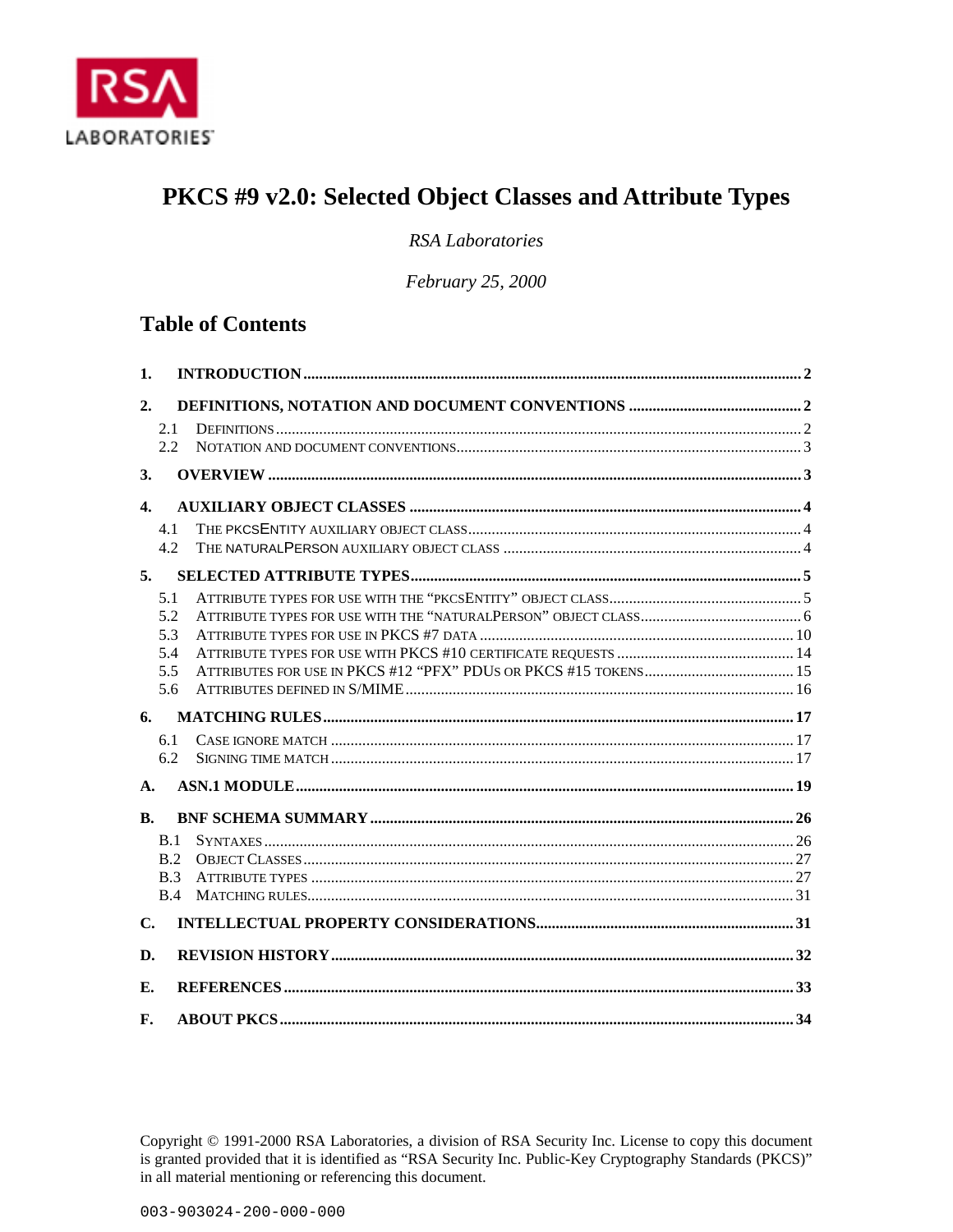# <span id="page-1-0"></span>**1. Introduction**

This document defines two new auxiliary object classes, **pkcsEntity** and **naturalPerson**, and selected attribute types for use with these classes. It also defines some attribute types for use in conjunction with PKCS #7 [\[14\]](#page-32-0) (and S/MIME CMS [\[3\]\)](#page-32-0) digitally signed messages, PKCS #10 [\[16\]](#page-33-0) certificate-signing requests, PKCS #12 [\[17\]](#page-33-0) personal information exchanges and PKCS #15 [\[18\]](#page-33-0) cryptographic tokens. Matching rules for use with these attributes are also defined, whenever necessary.

# **2. Definitions, notation and document conventions**

### **2.1 Definitions**

For the purposes of this document, the following definitions apply.

- ASN.1 Abstract Syntax Notation One, as defined in [\[5\].](#page-32-0)
- Attributes An ASN.1 type that specifies a set of attributes. Each attribute contains an attribute type (specified by object identifier) and one or more attribute values. Some attribute types are restricted in their definition to have a single value; others may have multiple values. This type is defined in [\[7\].](#page-32-0)
- CertificationRequestInfo An ASN.1 type that specifies a subject name, a public key, and a set of attributes. This type is defined in [\[16\].](#page-33-0)
- ContentInfo An ASN.1 type that specifies content exchanged between entities. The **contentType** field, which has type **OBJECT IDENTIFIER**, specifies the content type, and the **content** field, whose type is defined by the **contentType** field, contains the content value. This type is defined in [\[14\]](#page-32-0) and [\[3\].](#page-32-0)
- PrivateKeyInfo A type that specifies a private key and a set of extended attributes. This type and the associated **EncryptedPrivateKeyInfo** type are defined in [\[15\].](#page-32-0)
- SignerInfo A type that specifies per-signer information in the signed-data content type, including a set of attributes authenticated by the signer, and a set of attributes not authenticated by the signer. This type is defined in [\[14\]](#page-32-0) and [\[3\].](#page-32-0)
- DER Distinguished Encoding Rules for ASN.1, as defined in [\[6\].](#page-32-0)
- UCS Universal Multiple-Octet Coded Character Set, as defined in [\[11\].](#page-32-0)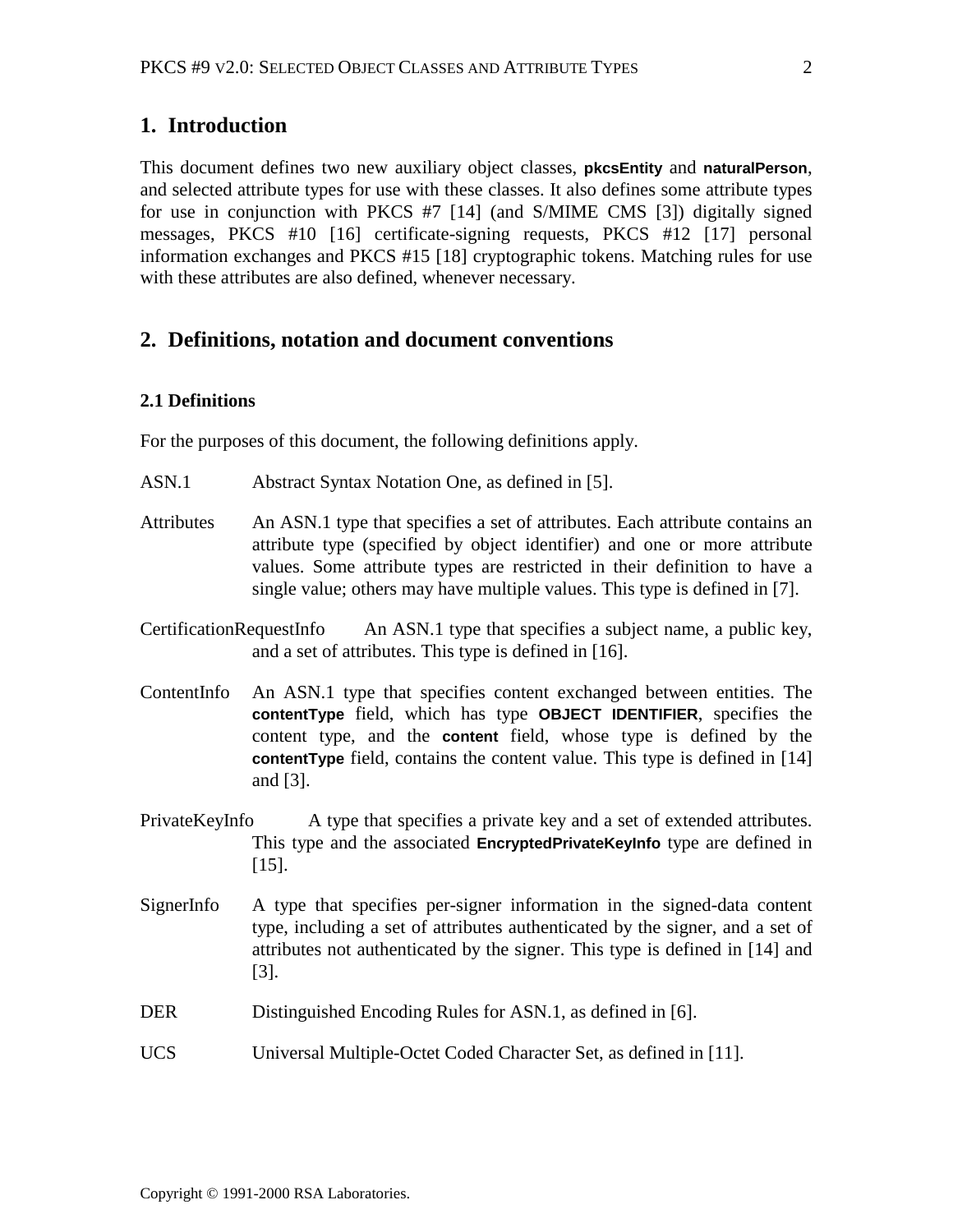<span id="page-2-0"></span>UTF8String UCS Transformation Format encoded string. The UTF-8 encoding is defined in [\[11\].](#page-32-0)

#### **2.2 Notation and document conventions**

In this document, all ASN.1 types and values are written in **bold Helvetica**. Attribute type and object class definitions are written in the ASN.1 *value notation* defined in [\[5\].](#page-32-0) Appendix [B](#page-25-0) contains most of these definitions written in the augmented BNF notation defined in [\[2\] a](#page-32-0)s well. This has been done in an attempt to simplify the task of integrating this work into LDAP [\[22\] d](#page-33-0)evelopment environments.

The keywords "MUST", "MUST NOT", "REQUIRED", "SHALL", "SHALL NOT", "SHOULD", "SHOULD NOT", "RECOMMENDED", "MAY", and "OPTIONAL" in this document are to be interpreted as described in [\[1\].](#page-32-0)

### **3. Overview**

This document specifies two new auxiliary object classes, **pkcsEntity** and **naturalPerson**, and some new attribute types and matching rules. All ASN.1 object classes, attributes, matching rules and types are exported for use in other environments.

Attribute types defined in this document that are useful in conjunction with storage of PKCS-related data and the **pkcsEntity** object class includes PKCS #12 **PFX** PDUs, PKCS #15 tokens and encrypted private keys.

Attribute types defined in this document that are useful in conjunction with PKCS #10 certificate requests and the **naturalPerson** object class includes electronic-mail address, pseudonym, unstructured name, and unstructured address.

Attribute types defined in this document that are useful in PKCS #7 digitally signed messages are content type, message digest, signing time, sequence number, random nonce and countersignature. The attributes would be used in the **authenticatedAttributes** and **unauthenticatedAttributes** fields of a **SignerInfo** or an **AuthenticatedData** ([\[3\]\)](#page-32-0) value.

Attribute types that are useful especially in PKCS #10 certification requests are the challenge password and the extension-request attribute. The attributes would be used in the **attributes** field of a **CertificationRequestInfo** value.

Note – The attributes types (from [\[8\]](#page-32-0)) in [Table 1,](#page-3-0) and probably several others, might also be helpful in PKCS #10, PKCS #12 and PKCS #15-aware applications.

| businessCategory     | preferredDeliveryMethod    |
|----------------------|----------------------------|
| commonName           | <b>presentationAddress</b> |
| countryName          | <b>registeredAddress</b>   |
| description          | roleOccupant               |
| destinationIndicator | serialNumber               |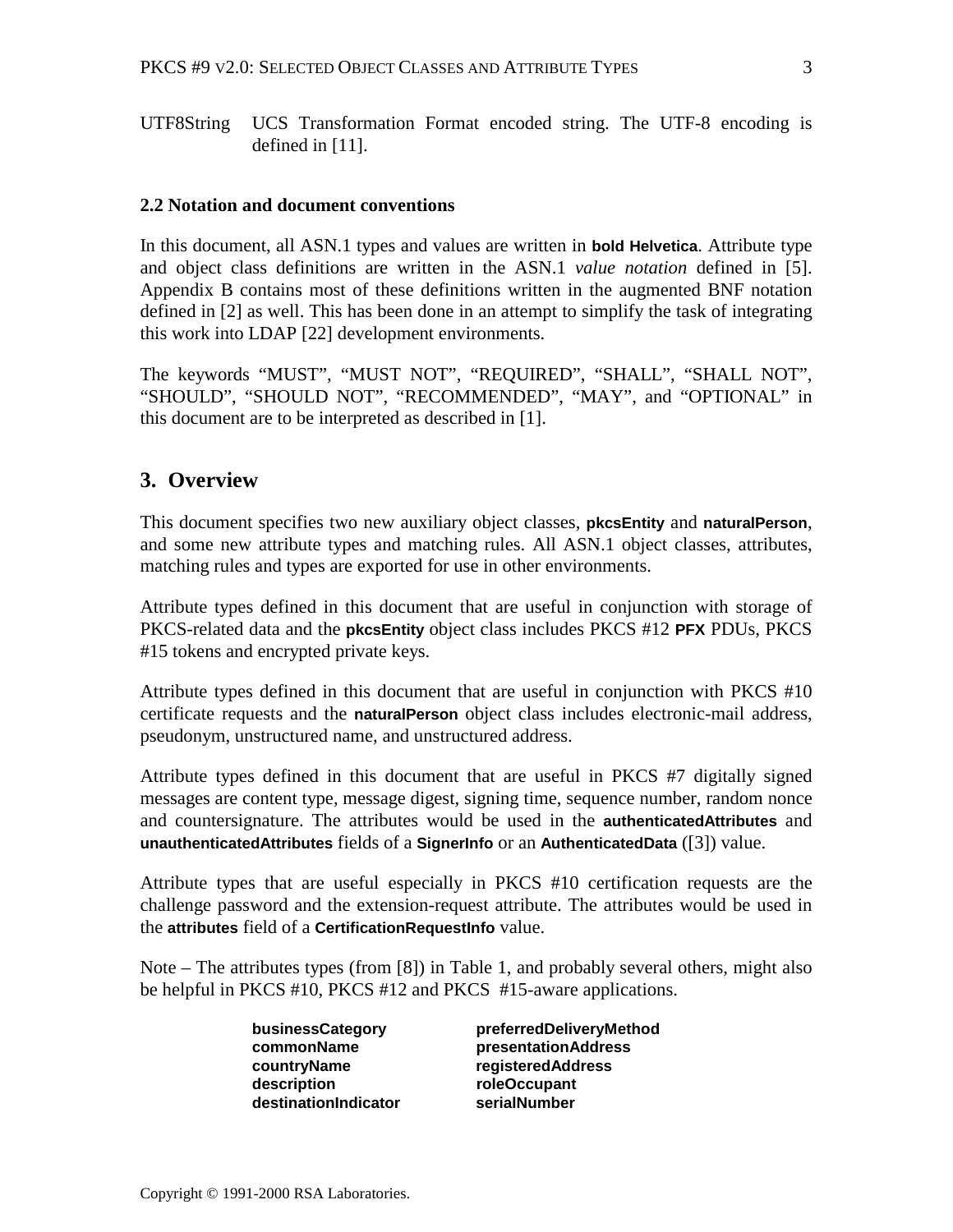<span id="page-3-0"></span>

| facsimileTelephoneNumber   | stateOrProvinceName         |
|----------------------------|-----------------------------|
| <b>iSDNAddress</b>         | <b>streetAddress</b>        |
| <b>localityName</b>        | supportedApplicationContext |
| member                     | surname                     |
| objectClass                | telephoneNumber             |
| organizationName           | teletexTerminalIdentifier   |
| physicalDeliveryOfficeName | telexNumber                 |
| postalAddress              | title                       |
| postalCode                 | x121Address                 |
| postOfficeBox              |                             |

**Table 1:** ISO/IEC 9594-6 attribute types useful in PKCS documents

### **4. Auxiliary object classes**

This document defines two new auxiliary object classes: **pkcsEntity** and **naturalPerson**.

### **4.1 The pkcsEntity auxiliary object class**

The **pkcsEntity** object class is a general-purpose auxiliary object class that is intended to hold attributes about PKCS-related entities. It has been designed for use within directory services based on the LDAP protocol [\[22\]](#page-33-0) and the X.500 family of protocols, where support for PKCS-defined attributes is considered useful.

```
pkcsEntity OBJECT-CLASS ::= {
      SUBCLASS OF { top }
       KIND auxiliary
       MAY CONTAIN { PKCSEntityAttributeSet }
      ID pkcs-9-oc-pkcsEntity
}
PKCSEntityAttributeSet ATTRIBUTE ::= {
      pKCS7PDU |
      userPKCS12 |
      pKCS15Token |
      encryptedPrivateKeyInfo,
       ... -- For future extensions
}
```
Attributes in the **PKCSEntityAttributeSet** are defined in Section [5.](#page-4-0)

#### **4.2 The naturalPerson auxiliary object class**

The **naturalPerson** object class is a general-purpose auxiliary object class that is intended to hold attributes about human beings. It has been designed for use within directory services based on the LDAP protocol [\[22\]](#page-33-0) and the X.500 family of protocols, where support for these attributes is considered useful.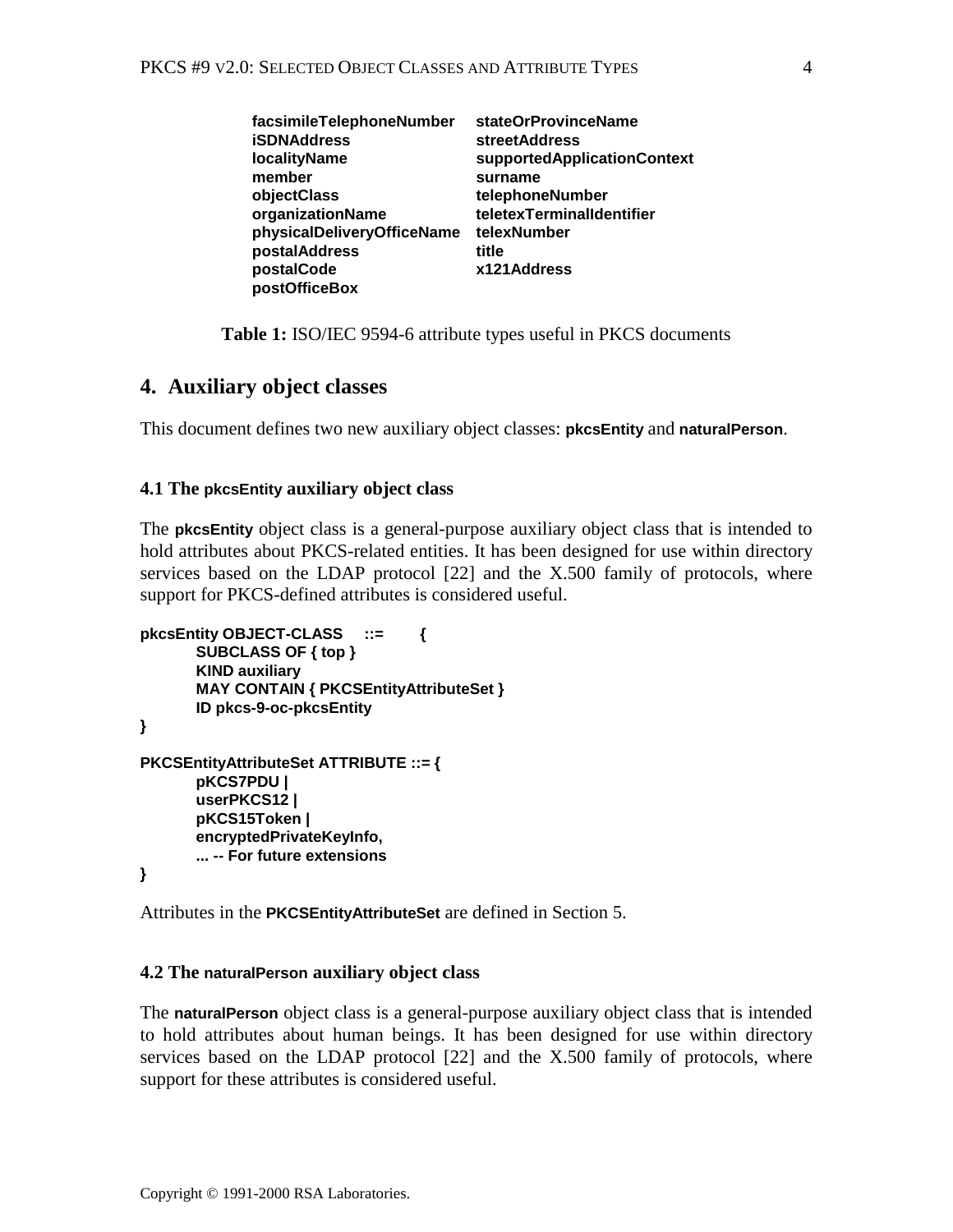```
naturalPerson OBJECT-CLASS ::= {
      SUBCLASS OF { top }
      KIND auxilary
       MAY CONTAIN { NaturalPersonAttributeSet }
      ID pkcs-9-oc-naturalPerson
}
NaturalPersonAttributeSet ATTRIBUTE ::= {
      emailAddress |
      unstructuredName |
      unstructuredAddress |
      dateOfBirth |
      placeOfBirth |
      gender |
       countryOfCitizenship |
       countryOfResidence |
      pseudonym |
      serialNumber,
      ... -- For future extensions
```
**}**

Attributes in the **NaturalPersonAttributeSet** are defined in Section 5.

# **5. Selected attribute types**

#### **5.1 Attribute types for use with the "pkcsEntity" object class**

### **5.1.1 PKCS #7 PDU**

PKCS #7 provides several formats for enveloped, signed and otherwise protected data. When such information is stored in a directory service, the **pKCS7PDU** attribute may be used.

**pKCS7PDU ATTRIBUTE ::= { WITH SYNTAX ContentInfo ID pkcs-9-at-pkcs7PDU }**

#### **5.1.2 PKCS #12 token**

PKCS #12 provides a format for exchange of personal identity information. When such information is stored in a directory service, the **userPKCS12** attribute should be used.

```
userPKCS12 ATTRIBUTE ::= {
      WITH SYNTAX PFX
      ID pkcs-9-at-userPKCS12
}
```
This type was originally defined in [\[20\].](#page-33-0)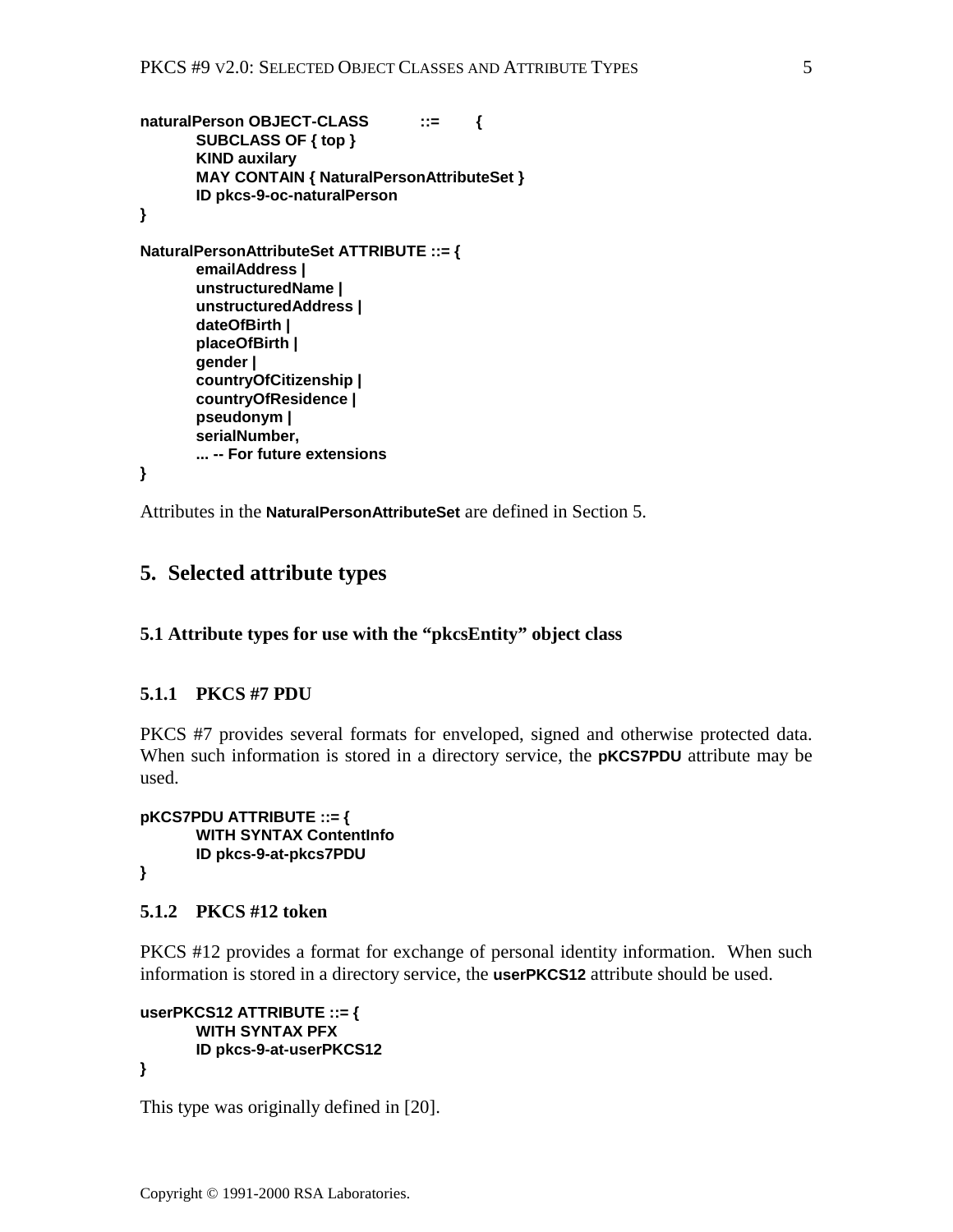### <span id="page-5-0"></span>**5.1.3 PKCS #15 token**

PKCS #15 provides a format for cryptographic tokens. When software variants of such tokens are stored in a directory service, the **pKCS15Token** attribute should be used.

```
pKCS15Token ATTRIBUTE ::= {
      WITH SYNTAX PKCS15Token
      ID pkcs-9-at-pkcs15Token
```
**}**

#### **5.1.4 PKCS #8 encrypted private key information**

PKCS #8 provides a format for encrypted private keys. When such information is stored in a directory service, the **encryptedPrivateKeyInfo** attribute should be used.

```
encryptedPrivateKeyInfo ATTRIBUTE ::= {
       WITH SYNTAX EncryptedPrivateKeyInfo
       ID pkcs-9-at-encryptedPrivateKeyInfo
}
```
### **5.2 Attribute types for use with the "naturalPerson" object class<sup>1</sup>**

#### **5.2.1 Electronic-mail address**

The **emailAddress** attribute type specifies the electronic-mail address or addresses of a subject as an unstructured ASCII string. The interpretation of electronic-mail addresses is intended to be specified by certificate issuers etc.; no particular interpretation is required.

```
emailAddress ATTRIBUTE ::= {
      WITH SYNTAX IA5String (SIZE(1..pkcs-9-ub-emailAddress))
      EQUALITY MATCHING RULE pkcs9CaseIgnoreMatch
      ID pkcs-9-at-emailAdress
```
**}**

 $\overline{a}$ 

An electronic-mail address attribute can have multiple attribute values. When comparing two email addresses, case is irrelevant. The **pkcs9CaseIgnoreMatch** is defined in Section [6.](#page-16-0)

Note – It is likely that other standards bodies overseeing electronic-mail systems will, or have, registered electronic-mail address attribute types specific to their system. The electronic-mail address attribute type defined here was intended as a short-term substitute

<sup>1</sup> Attributes **pseudonym**, **dateOfBirth**, **placeOfBirth**, **gender**, **countryOfResidence**, **countryOfResidence** has been defined in collaboration with the editors of the IETF PKIX' "Qualified Certificates" [19] document.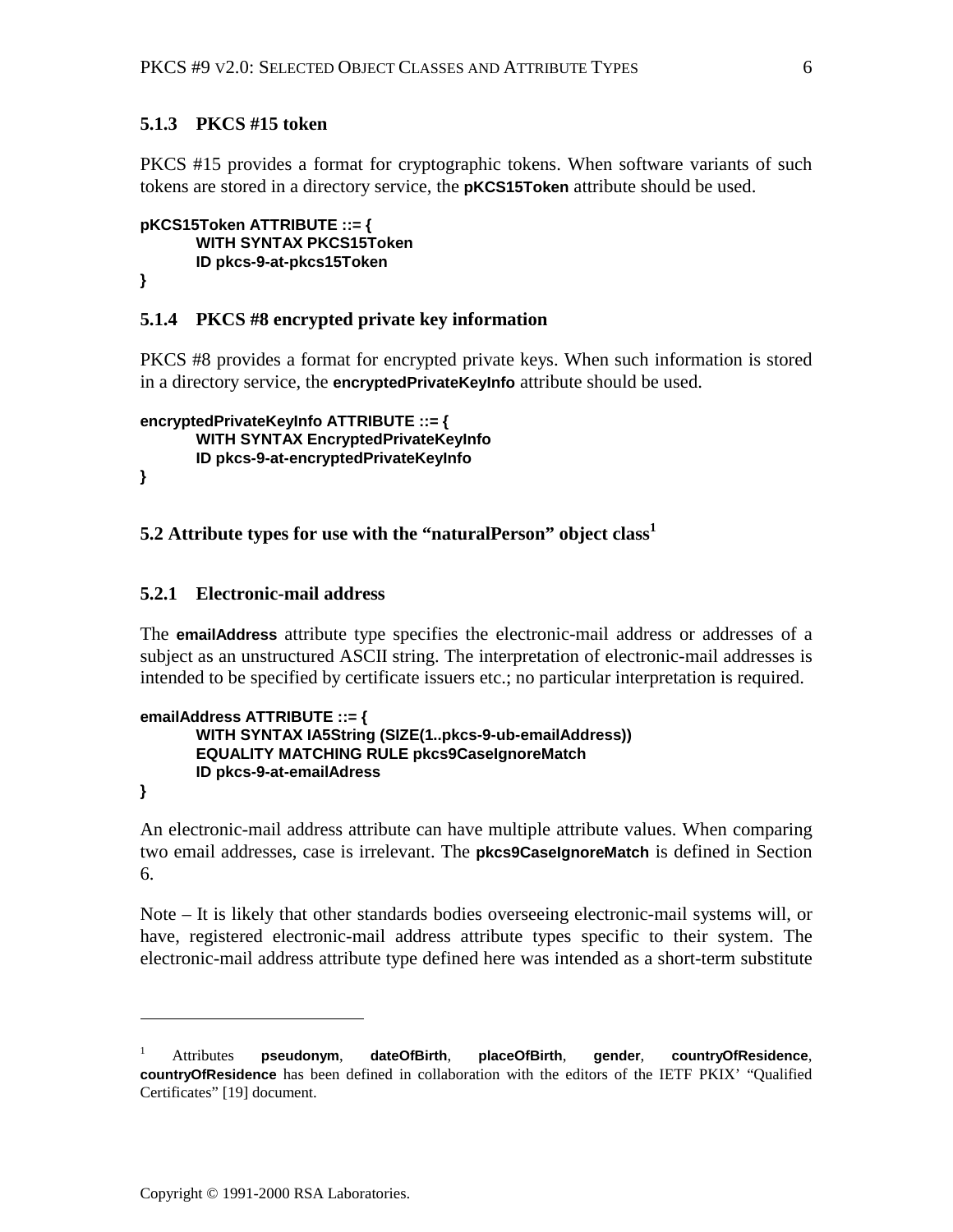<span id="page-6-0"></span>for those specific attribute types, but is included here for backwards-compatibility reasons.

### **5.2.2 Unstructured name**

The **unstructuredName** attribute type specifies the name or names of a subject as an unstructured ASCII string. The interpretation of unstructured names is intended to be specified by certificate issuers etc.; no particular interpretation is required.

```
unstructuredName ATTRIBUTE ::= {
      WITH SYNTAX PKCS9String {pkcs-9-ub-unstructuredName}
       EQUALITY MATCHING RULE pkcs9CaseIgnoreMatch
       ID pkcs-9-at-unstructuredName
}
PKCS9String { INTEGER : maxSize} ::= CHOICE {
       ia5String IA5String (SIZE(1..maxSize)),
        directoryString DirectoryString {maxSize}
}
```
An unstructured-name attribute can have multiple attribute values. When comparing two unstructured names, case is irrelevant.

The **PKCS9String** type is defined as a choice of **IA5String** and **DirectoryString**. Applications SHOULD use the **IA5String** type when generating attribute values in accordance with this version of this document, unless internationalization issues makes this impossible. In that case, the **UTF8String** alternative of the **DirectoryString** alternative is the preferred choice. PKCS #9-attribute processing systems MUST be able to recognize and process all string types in **PKCS9String** values.

Note – Version 1.1 of this document defined **unstructuredName** as having the syntax **IA5String**, but did contain a note explaining that this might be changed to a **CHOICE** of different string types in future versions. To better accommodate international names, this type has been extended to also include a directory string in this version of this document. Since [\[21\]](#page-33-0) does not support a directory string type containing **IA5String**s, a separate syntax object identifier has been defined (see [\[21\] a](#page-33-0)nd Appendix [B\).](#page-25-0)

### **5.2.3 Unstructured address**

The **unstructuredAddress** attribute type specifies the address or addresses of a subject as an unstructured directory string. The interpretation of unstructured addresses is intended to be specified by certificate issuers etc; no particular interpretation is required. A likely interpretation is as an alternative to the **postalAddress** attribute type defined in [\[8\].](#page-32-0)

```
unstructuredAddress ATTRIBUTE ::= {
      WITH SYNTAX DirectoryString {pkcs-9-ub-unstructuredAddress}
      EQUALITY MATCHING RULE caseIgnoreMatch
```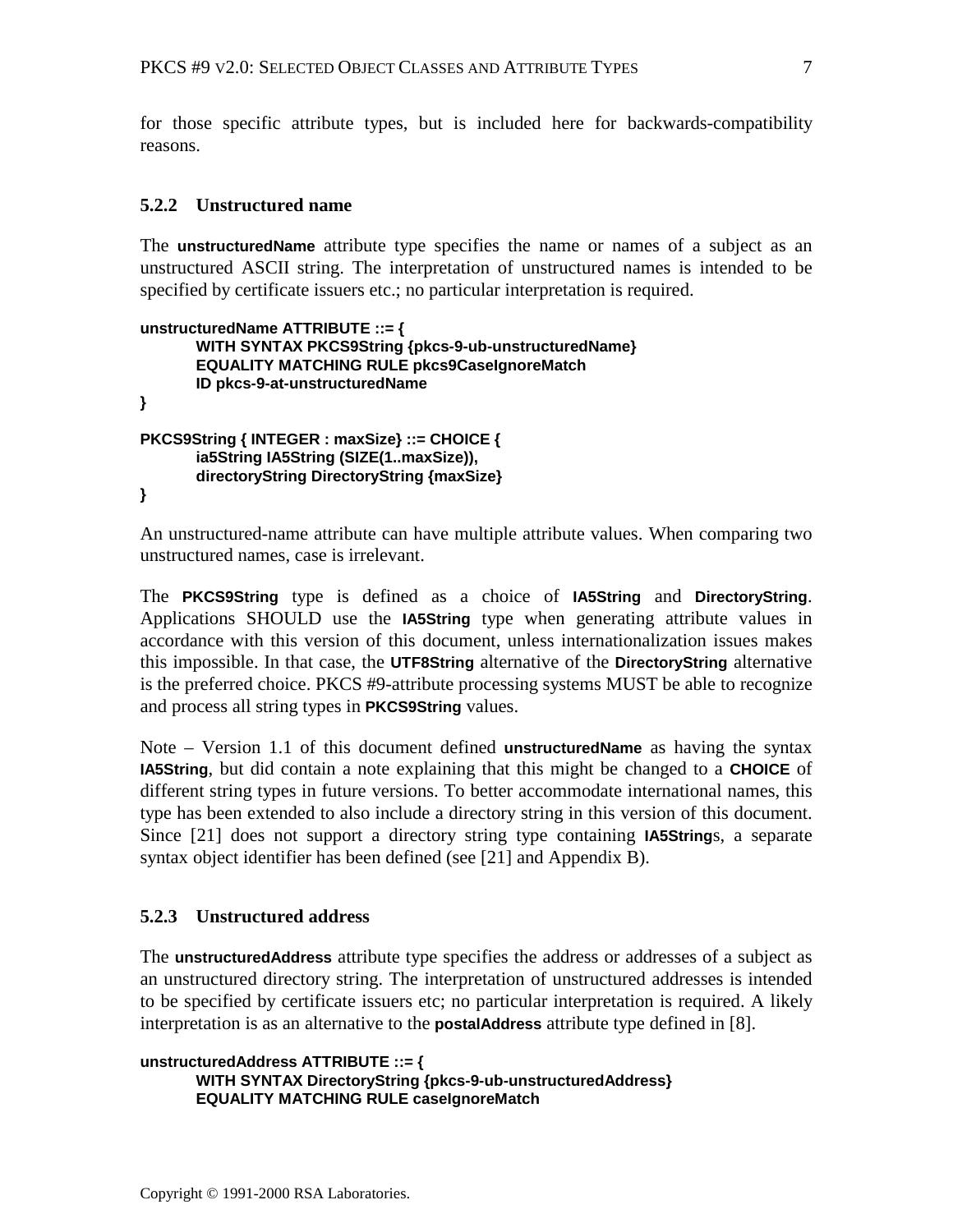#### **ID pkcs-9-at-unstructuredAddress**

**}**

An unstructured-address attribute can have multiple attribute values. The **caseIgnoreMatch** matching rule is defined in [\[8\].](#page-32-0)

Note 1 – It is recommended to use the ASN.1 type **TeletexString**'s new-line character (hexadecimal code 0d) as a line separator in multi-line addresses.

Note 2 – Previous versions of this document defined **unstructuredAddress** as having the following syntax:

```
CHOICE {
       teletexString TeletexString,
       printableString PrintableString,
```
**}**

But also mentioned the possibility of a future definition as follows:

```
CHOICE {
```

```
teletexString TeletexString,
printableString PrintableString,
universalString UniversalString
```
**}**

In this version of this document, the X.520 type **DirectoryString** has been used in order to be more aligned with international standards and current practice. When generating attribute values in accordance with this version of this document, applications SHOULD use the **PrintableString** alternative unless internationalization issues makes this impossible. In those cases, the **UTF8String** alternative SHOULD be used. PKCS #9 attribute processing systems MUST be able to recognize and process all string types in **DirectoryString** values.

### **5.2.4 Date of birth**

The **dateOfBirth** attribute specifies the date of birth for the subject it is associated with.

```
dateOfBirth ATTRIBUTE ::= {
      WITH SYNTAX GeneralizedTime
      EQUALITY MATCHING RULE generalizedTimeMatch
      SINGLE VALUE TRUE
      ID pkcs-9-at-dateOfBirth
```
**}**

**dateOfBirth** attributes must be single-valued. The **generalizedTimeMatch** matching rule is defined in [\[8\].](#page-32-0)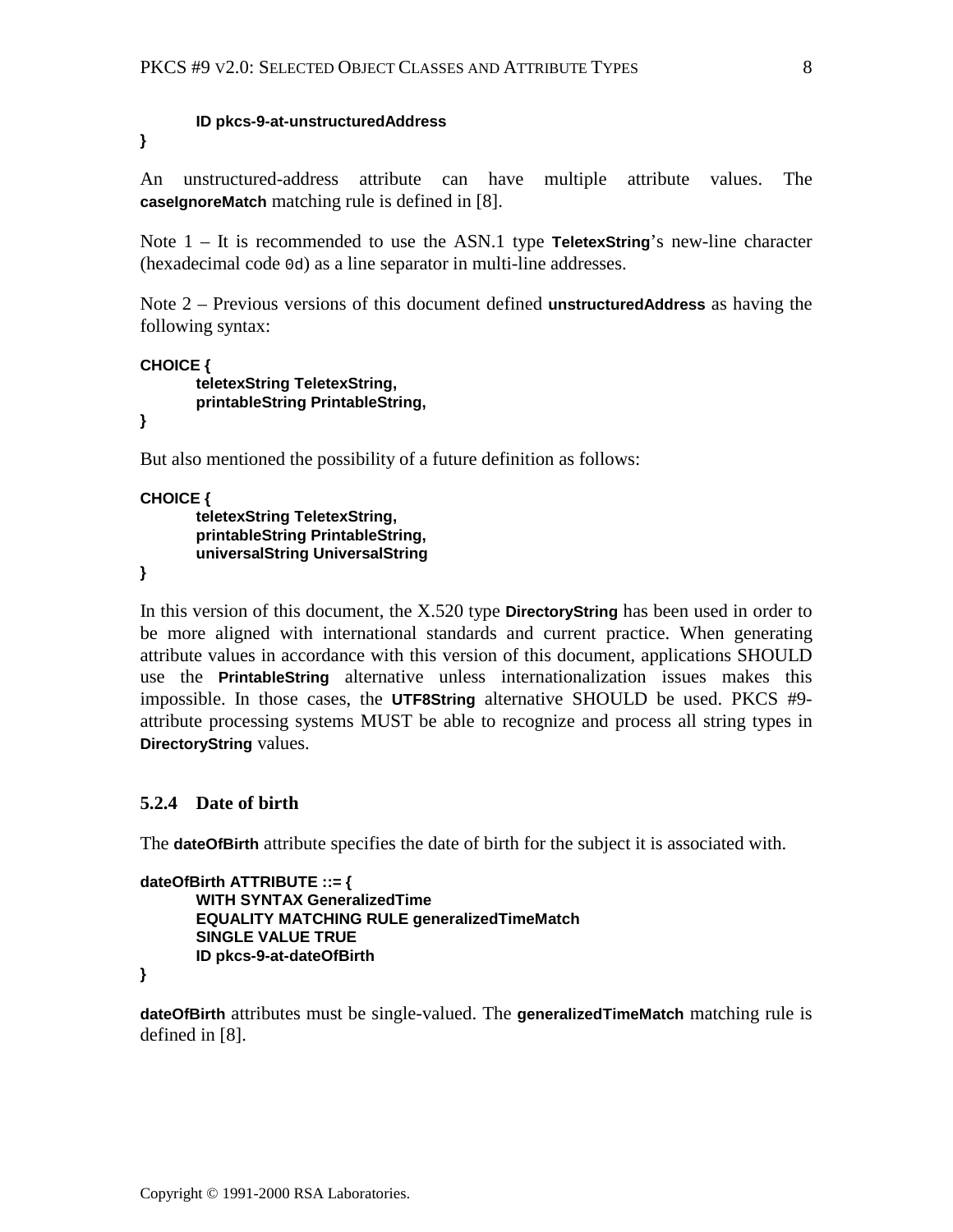### **5.2.5 Place of birth**

The **placeOfBirth** attribute specifies the place of birth for the subject it is associated with.

```
placeOfBirth ATTRIBUTE ::= {
      WITH SYNTAX DirectoryString {pkcs-9-ub-placeOfBirth}
      EQUALITY MATCHING RULE caseExactMatch
      SINGLE VALUE TRUE
      ID pkcs-9-at-placeOfBirth
}
```
**placeOfBirth** attributes must be single-valued. The **caseExactMatch** matching rule is defined in [\[8\].](#page-32-0)

#### **5.2.6 Gender**

The **gender** attribute specifies the gender of the subject it is associated with.

```
gender ATTRIBUTE ::= {
      WITH SYNTAX PrintableString (SIZE(1) ^ FROM ("M" | "F" | "m" | "f"))
      EQUALITY MATCHING RULE caseIgnoreMatch
      SINGLE VALUE TRUE
      ID pkcs-9-at-gender
```
**}**

The letter "M" (or "m") represents "male" and the letter "F" (or "f") represents "female". **gender** attributes must be single-valued.

### **5.2.7 Country of citizenship**

The **countryOfCitizenship** attribute specifies the (claimed) countries of citizenship for the subject it is associated with. It SHALL be a 2-letter acronym of a country in accordance with [\[4\].](#page-32-0)

```
countryOfCitizenship ATTRIBUTE ::= {
      WITH SYNTAX PrintableString (SIZE(2) ^ CONSTRAINED BY {
      -- Must be a two-letter country acronym in accordance with ISO/IEC 3166 --})
       EQUALITY MATCHING RULE caseIgnoreMatch
       ID pkcs-9-at-countryOfCitizenship
}
```
Attributes of this type need not be single-valued.

#### **5.2.8 Country of residence**

The **countryOfResidence** attribute specifies the (claimed) country of residence for the subject is associated with. It SHALL be a 2-letter acronym of a country in accordance with [\[4\].](#page-32-0)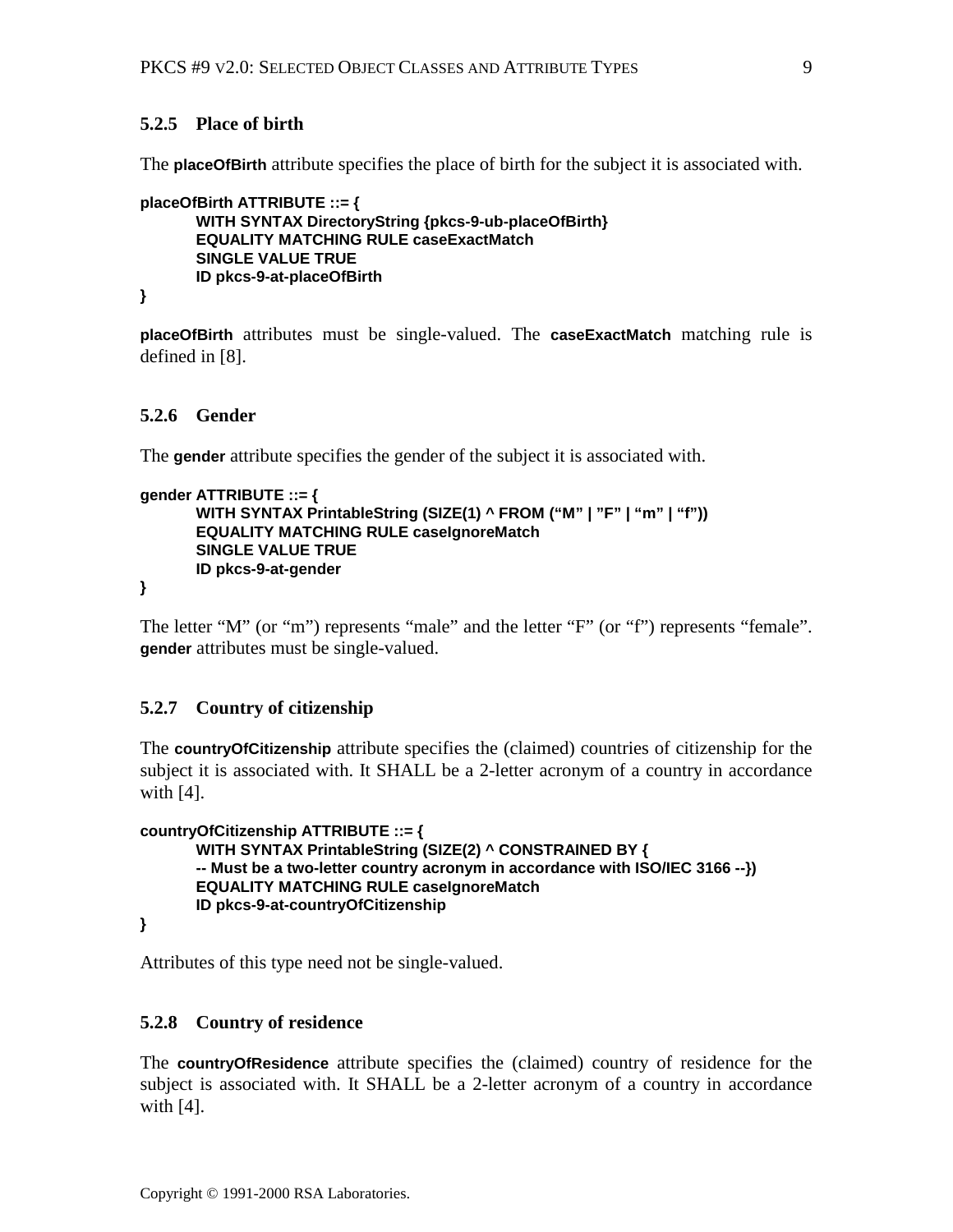```
countryOfResidence ATTRIBUTE ::= {
      WITH SYNTAX PrintableString (SIZE(2) ^ CONSTRAINED BY {
      -- Must be a two-letter country acronym in accordance with ISO/IEC 3166 --})
       EQUALITY MATCHING RULE caseIgnoreMatch
      ID pkcs-9-at-countryOfResidence
```
**}**

Attributes of this type need not be single-valued, since it is possible to be a resident of several countries.

# **5.2.9 Pseudonym**

The **pseudonym** attribute type shall contain a pseudonym of a subject. The exact interpretation of pseudonyms is intended to be specified by certificate issuers etc.; no particular interpretation is required.

```
pseudonym ATTRIBUTE ::= {
```

```
WITH SYNTAX DirectoryString {pkcs-9-ub-pseudonym}
EQUALITY MATCHING RULE caseExactMatch
ID id-at-pseudonym
```

```
}
```
Note – The **pseudonym** attribute has received an object identifier in the joint-iso-itu-t object identifier tree.

The **caseExactMatch** matching rule is defined in [\[8\].](#page-32-0)

### **5.2.10 Serial number**

The **serialNumber** attribute is defined in [\[8\].](#page-32-0)

### **5.3 Attribute types for use in PKCS #7 data**

### **5.3.1 Content type**

The **contentType** attribute type specifies the content type of the **ContentInfo** value being signed in PKCS #7 (or S/MIME CMS) digitally signed data. In such data, the **contentType** attribute type is required if there are any PKCS #7 authenticated attributes.

```
contentType ATTRIBUTE ::= {
      WITH SYNTAX ContentType
      EQUALITY MATCHING RULE objectIdentifierMatch
      SINGLE VALUE TRUE
      ID pkcs-9-at-contentType
}
```

```
ContentType ::= OBJECT IDENTIFIER
```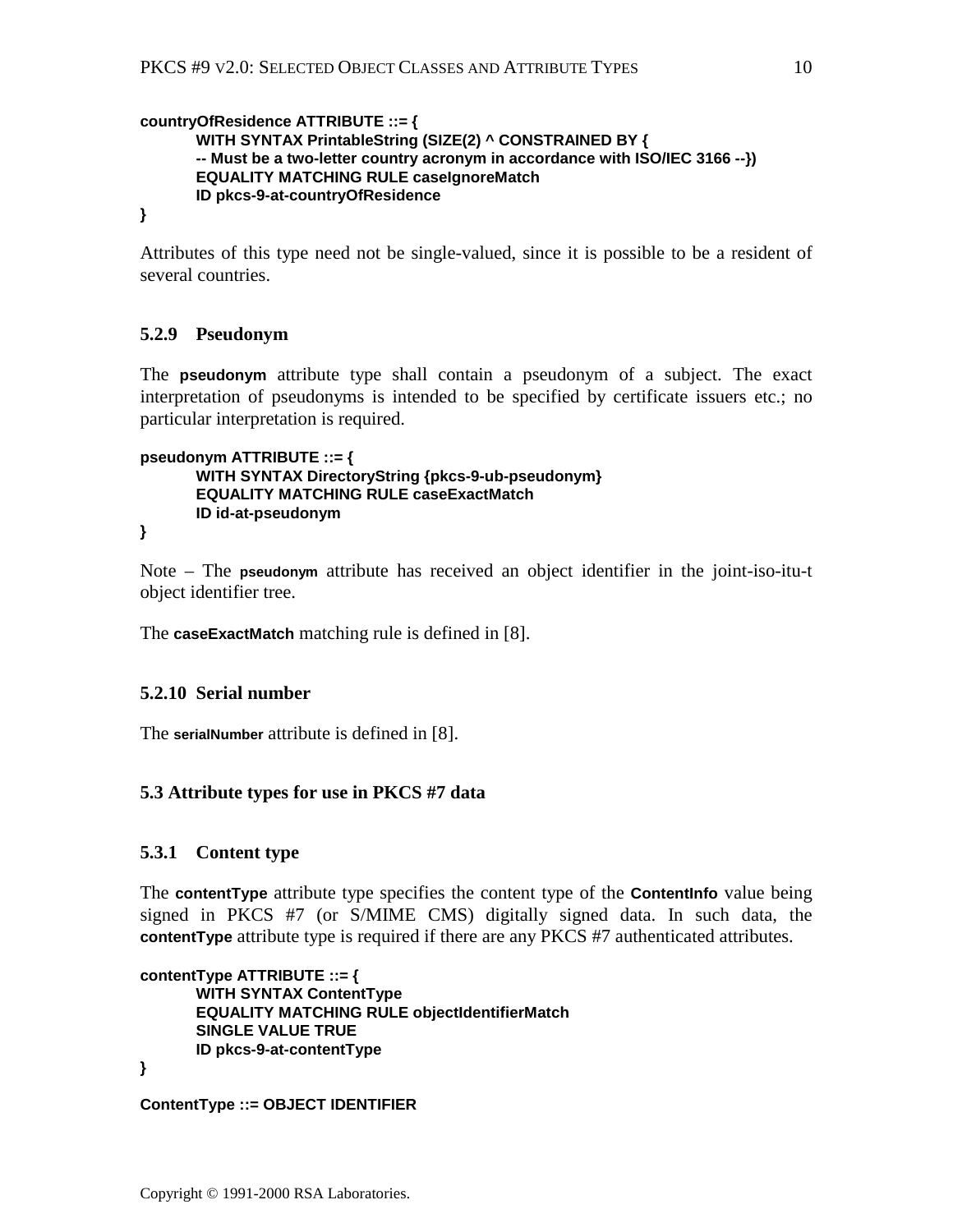As indicated, content-type attributes must have a single attribute value. For two contenttype values to match, their octet string representation must be of equal length and corresponding octets identical. The **objectIdentifierMatch** matching rule is defined in [\[7\].](#page-32-0)

Note – This attribute type is described in [\[3\]](#page-32-0) as well.

### **5.3.2 Message digest**

The **messageDigest** attribute type specifies the message digest of the contents octets of the DER-encoding of the **content** field of the **ContentInfo** value being signed in PKCS #7 digitally signed data, where the message digest is computed under the signer's message digest algorithm. The message-digest attribute type is required in these cases if there are any PKCS #7 authenticated attributes present.

```
messageDigest ATTRIBUTE ::= {
      WITH SYNTAX MessageDigest
      EQUALITY MATCHING RULE octetStringMatch
      SINGLE VALUE TRUE
      ID pkcs-9-at-messageDigest
```
**}**

#### **MessageDigest ::= OCTET STRING**

As indicated, a message-digest attribute must have a single attribute value. For two **messageDigest** values to match, their octet string representation must be of equal length and corresponding octets identical. The **octetStringMatch** matching rule is defined in [\[8\].](#page-32-0)

Note – This attribute is described in [\[3\] a](#page-32-0)s well.

#### **5.3.3 Signing time**

The **signingTime** attribute type is intended for PKCS #7 digitally signed data. It specifies the time at which the signer (purportedly) performed the signing process.

```
signingTime ATTRIBUTE ::= {
      WITH SYNTAX SigningTime
      EQUALITY MATCHING RULE signingTimeMatch
      SINGLE VALUE TRUE
      ID pkcs-9-at-signingTime
```
**}**

### **SigningTime ::= Time -- imported from ISO/IEC 9594-8**

A signing-time attribute must have a single attribute value

The **signingTimeMatch** matching rule (defined in Section [6.1\)](#page-16-0) returns **TRUE** if an attribute value represents the same time as a presented value.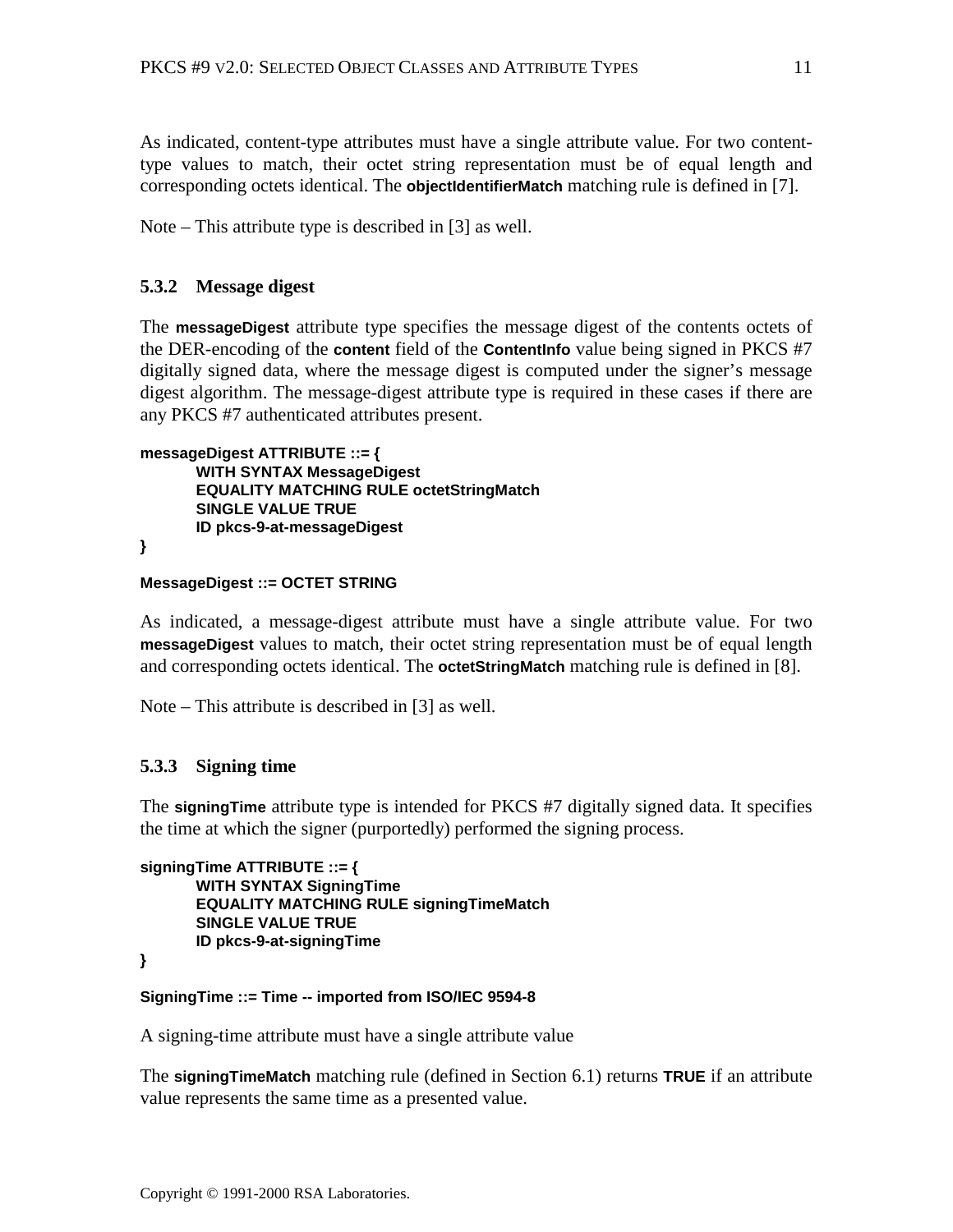Quoting from [\[3\]:](#page-32-0)

"Dates between 1 January 1950 and 31 December 2049 (inclusive) MUST be encoded as **UTCTime**. Any dates with year values before 1950 or after 2049 MUST be encoded as **GeneralizedTime**. [Further,] **UTCTime** values MUST be expressed in Greenwich Mean Time (Zulu) and MUST include seconds (i.e., times are YYMMDDHHMMSSZ), even where the number of seconds is zero. Midnight (GMT) must be represented as "YYMMDD000000Z". Century information is implicit, and the century shall be determined as follows:

- Where YY is greater than or equal to 50, the year shall be interpreted as 19YY; and
- Where YY is less than 50, the year shall be interpreted as 20YY.

**GeneralizedTime** values shall be expressed in Greenwich Mean Time (Zulu) and must include seconds (i.e., times are YYYYMMDDHHMMSSZ), even where the number of seconds is zero. **GeneralizedTime** values must not include fractional seconds."

Note 1 – The definition of SigningTime matches the definition of Time specified in [\[10\].](#page-32-0)

Note  $2 - No$  requirement is imposed concerning the correctness of the signing time, and acceptance of a purported signing time is a matter of a recipient's discretion. It is expected, however, that some signers, such as time-stamp servers, will be trusted implicitly.

# **5.3.4 Random nonce**

The **randomNonce** attribute type is intended for PKCS #7 digitally signed data. It may be used by a signer unable (or unwilling) to specify the time at which the signing process was performed. Used in a correct manner, it will make it possible for the signer to protect against certain attacks, i.e. replay attacks.

**randomNonce ATTRIBUTE ::= { WITH SYNTAX RandomNonce EQUALITY MATCHING RULE octetStringMatch SINGLE VALUE TRUE ID pkcs-9-at-randomNonce**

```
}
```
**RandomNonce ::= OCTET STRING (SIZE(4..MAX)) -- At least four bytes long**

A random nonce attribute must have a single attribute value.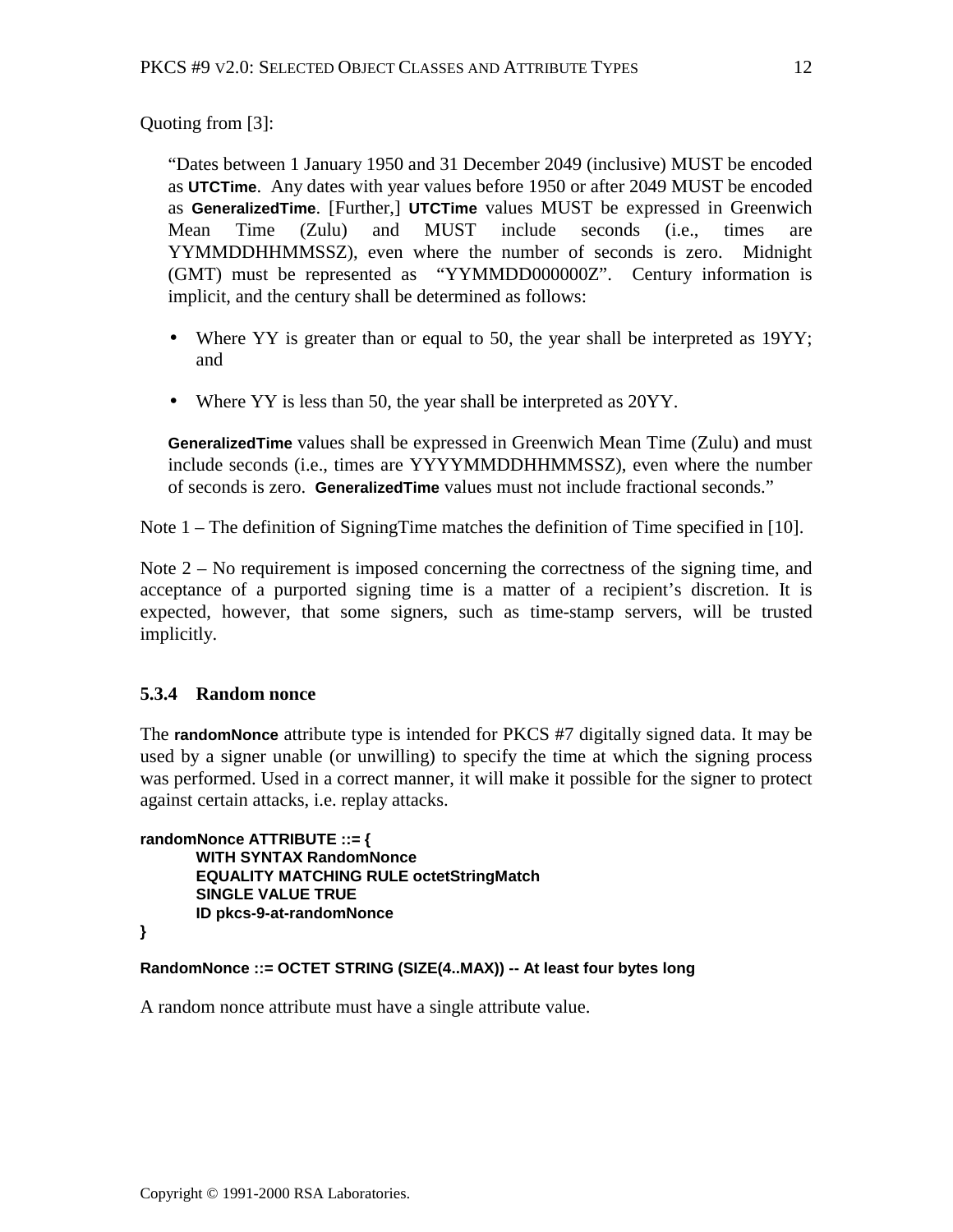# **5.3.5 Sequence number**

The **sequenceNumber** attribute type is intended for PKCS #7 digitally signed data. A signer wishing to associate a sequence number to all signature operations (much like a physical checkbook) may use it as an alternative to the **randomNonce** attribute. Used in a correct manner, it will make it possible for the signer to protect against certain attacks, i.e. replay attacks.

```
sequenceNumber ATTRIBUTE ::= {
      WITH SYNTAX SequenceNumber
      EQUALITY MATCHING RULE integerMatch
      SINGLE VALUE TRUE
      ID pkcs-9-at-sequenceNumber
}
```
**SequenceNumber ::= INTEGER (1..MAX)**

A sequence number attribute must have a single attribute value.

The **integerMatch** matching rule is defined in [\[8\].](#page-32-0)

### **5.3.6 Countersignature**

The **counterSignature** attribute type specifies one or more signatures on the content octets of the DER encoding of the **encryptedDigest** field of a **SignerInfo** value in PKCS #7 digitally signed data. Thus, the countersignature attribute type countersigns (signs in serial) another signature. The countersignature attribute must be an unauthenticated PKCS #7 attribute; it cannot be an authenticated attribute.

```
counterSignature ATTRIBUTE ::= {
       WITH SYNTAX SignerInfo
       ID pkcs-9-at-counterSignature
}
```
Countersignature values have the same meaning as **SignerInfo** values for ordinary signatures (see Section 9 of [\[14\] a](#page-32-0)nd Section 5.3 of [\[3\]\),](#page-32-0) except that:

- 1. The **authenticatedAttributes** field must contain a **messageDigest** attribute if it contains any other attributes, but need not contain a **contentType** attribute, as there is no content type for countersignatures; and
- 2. The input to the message-digesting process is the content octets of the DER encoding of the **signatureValue** field of the **SignerInfo** value with which the attribute is associated.

A countersignature attribute can have multiple attribute values.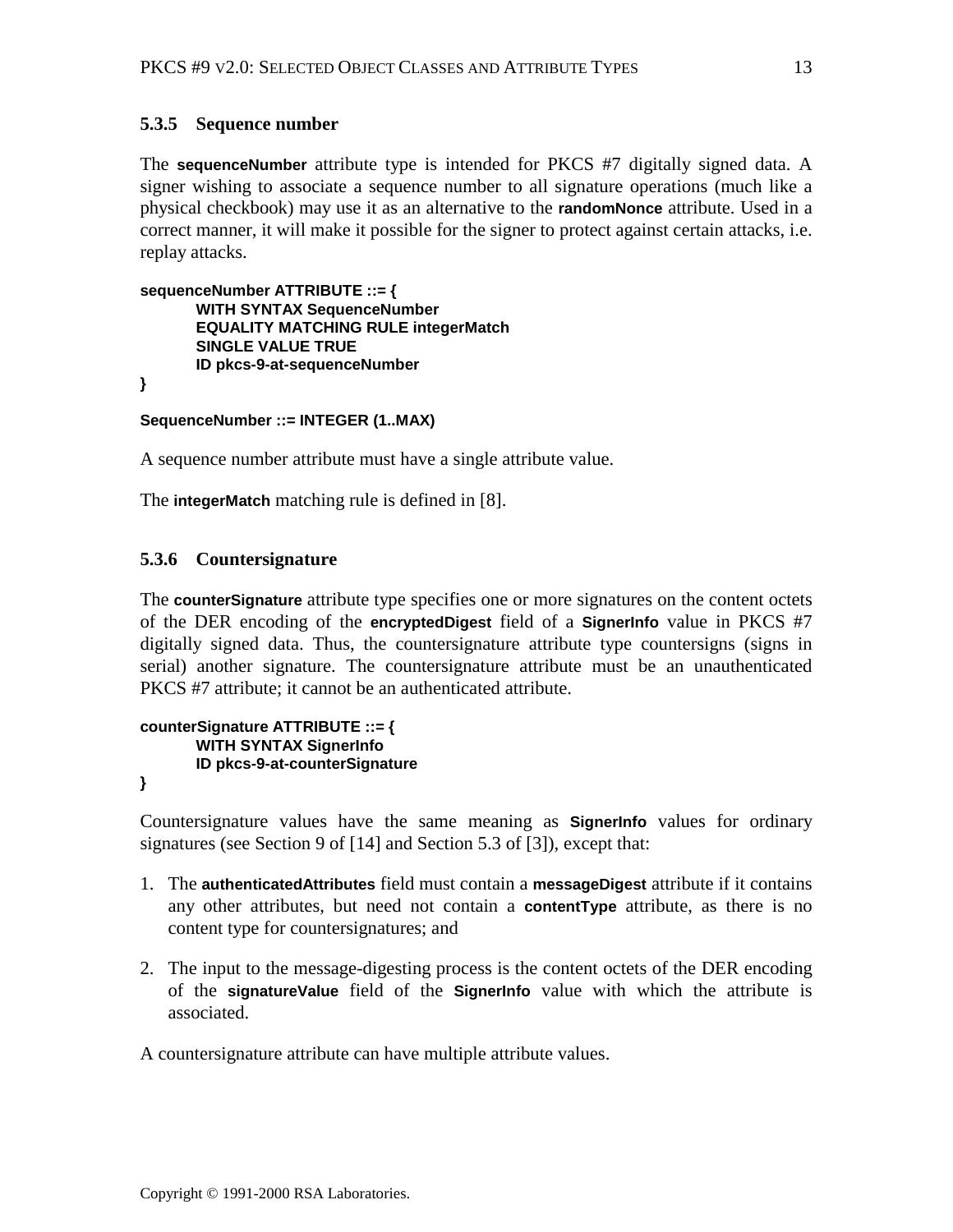<span id="page-13-0"></span>Note  $1$  – The fact that a countersignature is computed on a signature (encrypted digest) means that the countersigning process need not know the original content input to the signing process. This has advantages both in efficiency and in confidentiality.

Note 2 – A countersignature, since it has type **SignerInfo**, can itself contain a countersignature attribute. Thus it is possible to construct arbitrarily long series of countersignatures.

# **5.4 Attribute types for use with PKCS #10 certificate requests**

### **5.4.1 Challenge password**

The **challengePassword** attribute type specifies a password by which an entity may request certificate revocation. The interpretation of challenge passwords is intended to be specified by certificate issuers etc; no particular interpretation is required

```
challengePassword ATTRIBUTE ::= {
      WITH SYNTAX DirectoryString {pkcs-9-ub-challengePassword}
      EQUALITY MATCHING RULE caseExactMatch
      SINGLE VALUE TRUE
      ID pkcs-9-at-challengePassword
```
**}**

 $\overline{a}$ 

A challenge-password attribute must have a single attribute value.

**ChallengePassword** attribute values generated in accordance with this version of this document SHOULD use the **PrintableString** encoding whenever possible. If internationalization issues make this impossible, the **UTF8String** alternative SHOULD be used. PKCS #9-attribute processing systems MUST be able to recognize and process all string types in **DirectoryString** values.

Note – Version 1.1 of this document defined **challengePassword** as having the syntax **CHOICE {PrintableString, T61String}**, but did contain a note explaining that this might be changed to a **CHOICE** of different string types in the future See also Note 2 in section [5.2.3.](#page-6-0)

# **5.4.2 Extension request<sup>2</sup>**

The **extensionRequest** attribute type may be used to carry information about certificate extensions the requester wishes to be included in a certificate.

#### **extensionRequest ATTRIBUTE ::= {**

<sup>&</sup>lt;sup>2</sup> The extension request attribute was originally used in RSA Data Security's TIPEM<sup>TM</sup> product.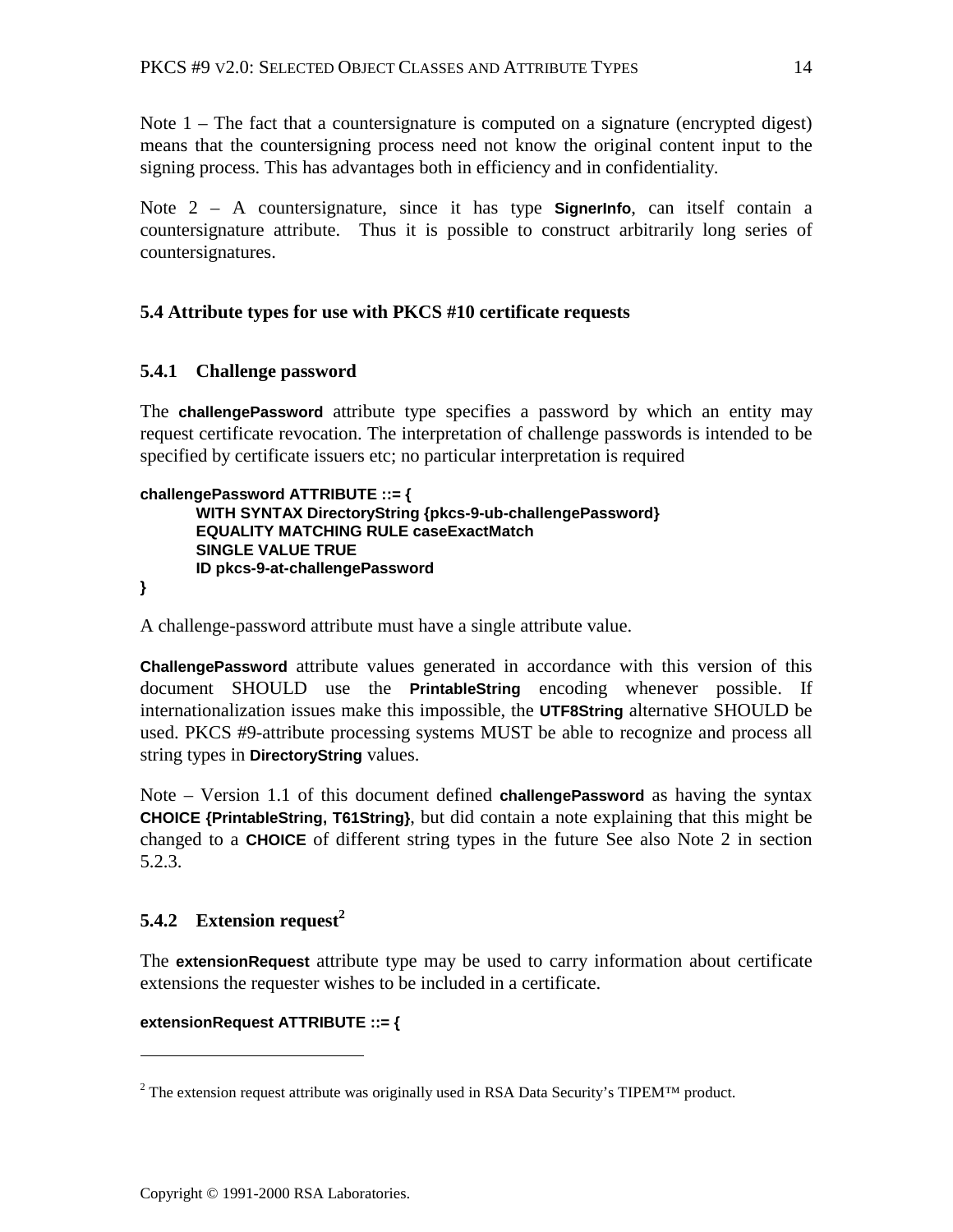<span id="page-14-0"></span> **WITH SYNTAX ExtensionRequest SINGLE VALUE TRUE ID pkcs-9-at-extensionRequest**

**}**

### **ExtensionRequest ::= Extensions**

The **Extensions** type is imported from [\[10\].](#page-32-0)

### **5.4.3 Extended-certificate attributes (deprecated)**

The **extendedCertificateAttributes** attribute type specified a set of attributes for a PKCS #6 [\[13\]](#page-32-0) *extended certificate* in a PKCS #10 certification request (the value of the extended certificate-attributes attribute would become the extension in the requested PKCS #6 extended certificate). Since the status of PKCS #6 is historic after the introduction of X.509 v3 certificates [\[10\],](#page-32-0) the use of this attribute is deprecated.

```
extendedCertificateAttributes ATTRIBUTE ::= {
       WITH SYNTAX SET OF Attribute
       SINGLE VALUE TRUE
       ID pkcs-9-at-extendedCertificateAttributes
}
```
An extended certificate attributes attribute must have a single attribute value (that value is a set, which itself may contain multiple values, but there must be only one set).

### **5.5 Attributes for use in PKCS #12 "PFX" PDUs or PKCS #15 tokens**

### **5.5.1 Friendly name**

The **friendlyName** attribute type specifies a user-friendly name of the object it belongs to. It is referenced in [\[17\].](#page-33-0)

```
friendlyName ATTRIBUTE ::= {
      WITH SYNTAX BMPString (SIZE(1..pkcs-9-ub-friendlyName))
      EQUALITY MATCHING RULE caseIgnoreMatch
      SINGLE VALUE TRUE
      ID pkcs-9-at-friendlyName
```
**}**

As indicated, **friendlyName** attributes must have a single attribute value.

### **5.5.2 Local key identifier**

The **localKeyId** attribute type specifies an identifier for a particular key. It is only to be used locally in applications. This attribute is referenced in [\[17\].](#page-33-0)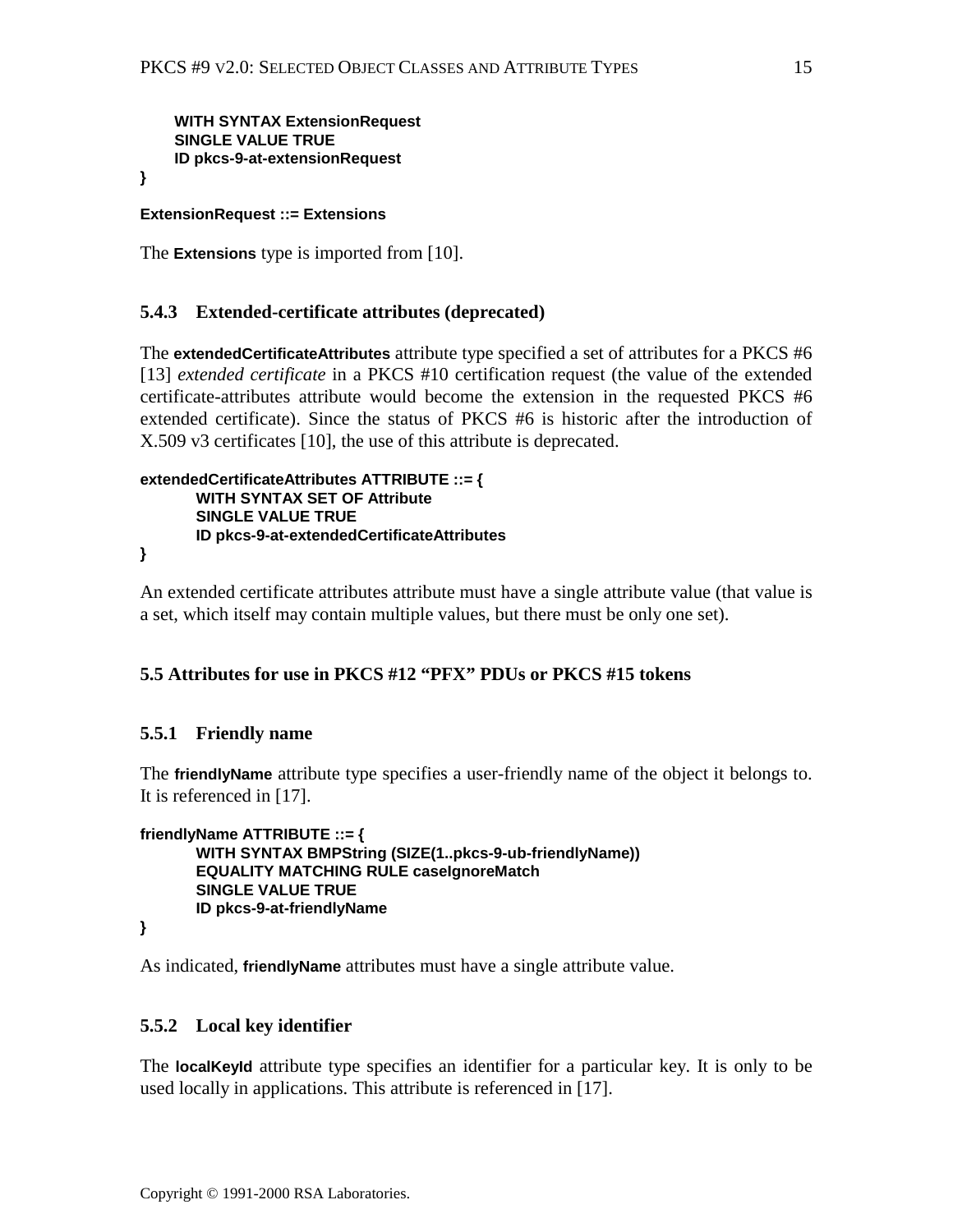### <span id="page-15-0"></span>**localKeyId ATTRIBUTE ::= { WITH SYNTAX OCTET STRING EQUALITY MATCHING RULE octetStringMatch SINGLE VALUE TRUE ID pkcs-9-at-localKeyId**

**}**

As indicated, **localKeyId** attributes must have a single attribute value. For two **localKeyId** values to match, their octet string representation must be of equal length and corresponding octets identical.

### **5.6 Attributes defined in S/MIME**

S/MIME (c.f. [\[12\]\)](#page-32-0) defines some attributes and object identifiers in the PKCS #9 object identifier tree. For completeness, they are mentioned here.

# **5.6.1 Signing description<sup>3</sup>**

The **signingDescription** attribute is intended to provide a short synopsis of a message that can be used to present a user with an additional confirmation step before committing to a cryptographic operation. In most cases, the replication of the "Subject:" line from the header of a message should be sufficient and is recommended.

```
signingDescription ATTRIBUTE ::= {
      WITH SYNTAX DirectoryString {pkcs-9-ub-signingDescription}
      EQUALITY MATCHING RULE caseIgnoreMatch
      SINGLE VALUE TRUE
      ID pkcs-9-at-signingDescription
```
### **}**

### **5.6.2 S/MIME capabilities**

The syntax and semantics of the **smimeCapabilities** attribute is defined in [\[12\].](#page-32-0) It is included here for the sake of completeness.

**smimeCapabilities ATTRIBUTE ::= { WITH SYNTAX SMIMECapabilities SINGLE VALUE ID pkcs-9-at-smimeCapabilities**

**}**

 $\overline{a}$ 

#### **SMIMECapabilities ::= SEQUENCE OF SMIMECapability**

<sup>&</sup>lt;sup>3</sup> This attribute was first mentioned in the document "S/MIME Implementation Guide, Interoperability Profile, Version 1", published on RSA Laboratories' web pages in August, 1995. It was defined as an attribute suitable for use in **SignerInfo** values.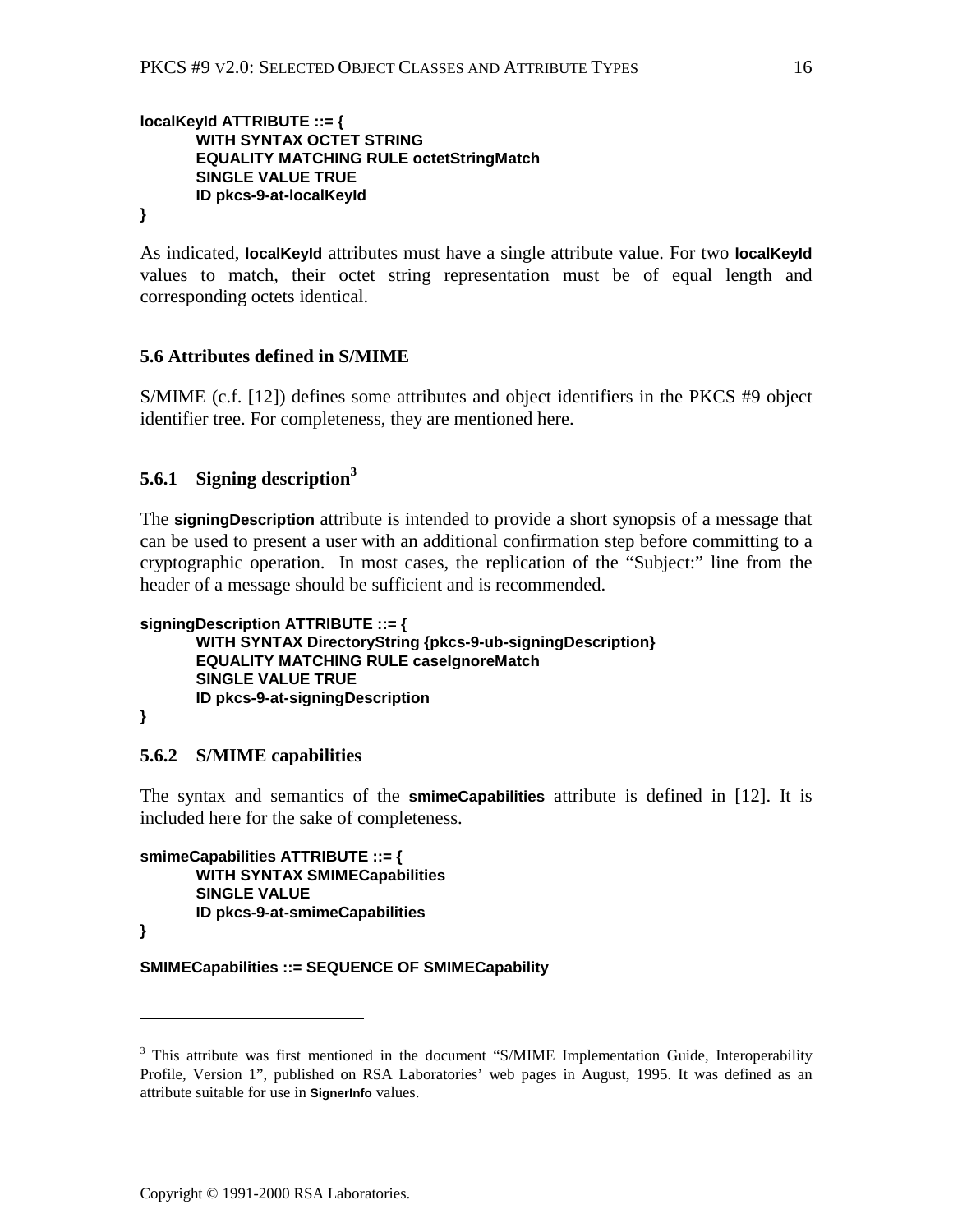```
SMIMECapability ::= SEQUENCE {
      algorithm ALGORITHM.&id ({SMIMEv3Algorithms}),
      parameters ALGORITHM.&Type ({SMIMEv3Algorithms}{@algorithm})
}
```

```
SMIMEv3Algorithms ALGORITHM ::= { … -- See RFC 2633 -- }
```
# **6. Matching rules**

This section defines matching rules used in the definition of attributes in this document.

# **6.1 Case ignore match**

The **pkcs9CaseIgnoreMatch** rule compares for equality a presented string with an attribute value of type **PKCS9String**, without regard to the case (upper or lower) of the strings (e.g. "Pkcs" and "PKCS" match).

#### **pkcs9CaseIgnoreMatch MATCHING-RULE ::= { SYNTAX PKCS9String {pkcs9-ub-match} ID id-mr-pkcs9CaseIgnoreMatch }**

The rule returns **TRUE** if the strings are the same length and corresponding characters are identical except possibly with regard to case.

Where the strings being matched are of different ASN.1 syntax, the comparison proceeds as normal so long as the corresponding characters are in both character sets. Otherwise matching fails.

# **6.2 Signing time match**

The **signingTimeMatch** rule compares for equality a presented value with an attribute value of type **SigningTime**.

```
signingTimeMatch MATCHING-RULE ::= {
      SYNTAX SigningTime
      ID pkcs-9-mr-signingTimeMatch
```

```
}
```
The rule returns **TRUE** if the attribute value represents the same time as the presented value. If a time is specified with seconds (or fractional seconds) absent, the number of seconds (fractional seconds) is assumed to be zero

Where the strings being matched are of different ASN.1 syntax, the comparison proceeds as follows: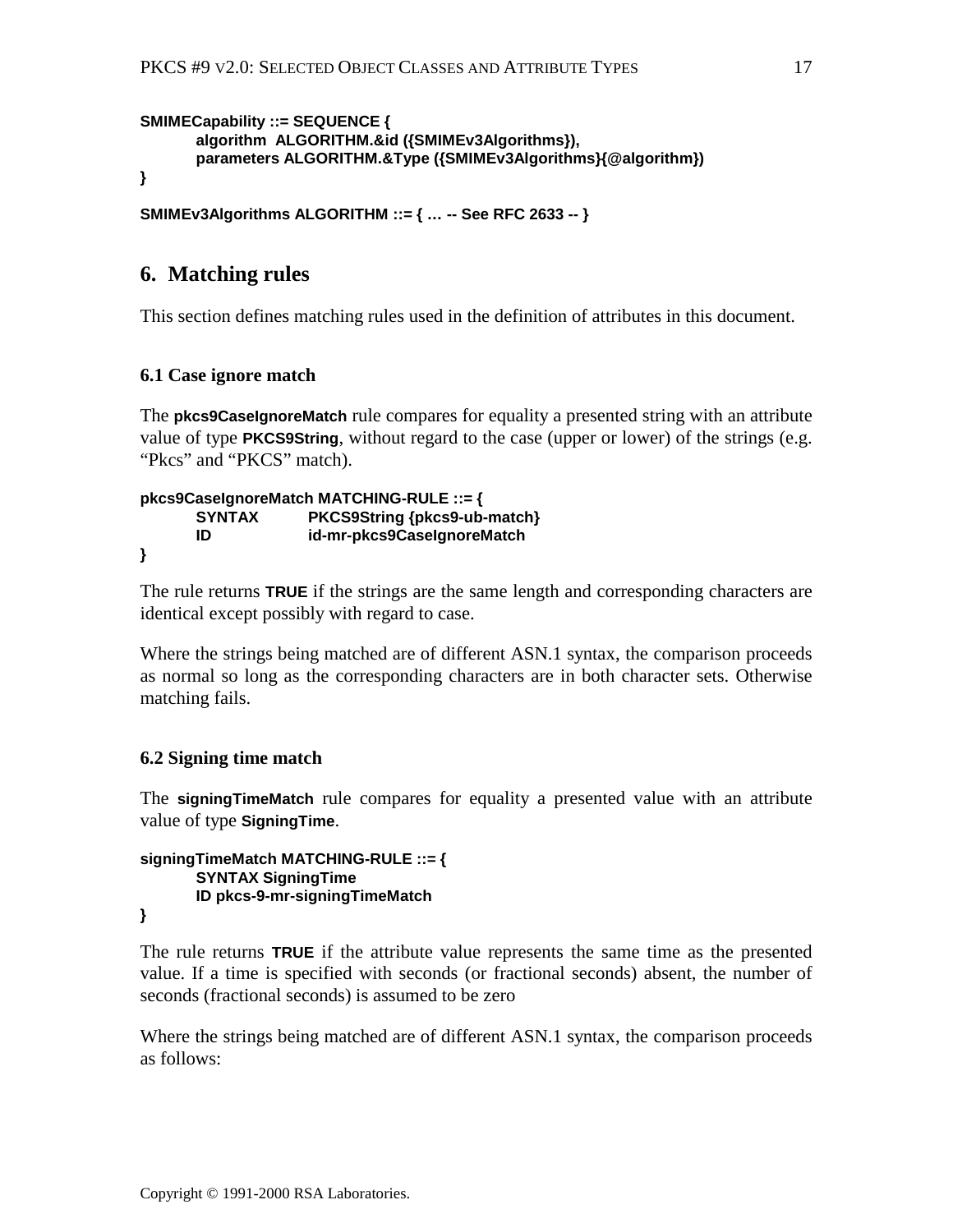- 1. Convert both values to DER-encoded values of type **GeneralizedTime**, coordinated universal time. If this is not possible the matching fails.
- 2. Compare the strings for equality. The rule returns **TRUE** if and only if the strings are of the same length and corresponding octets are identical.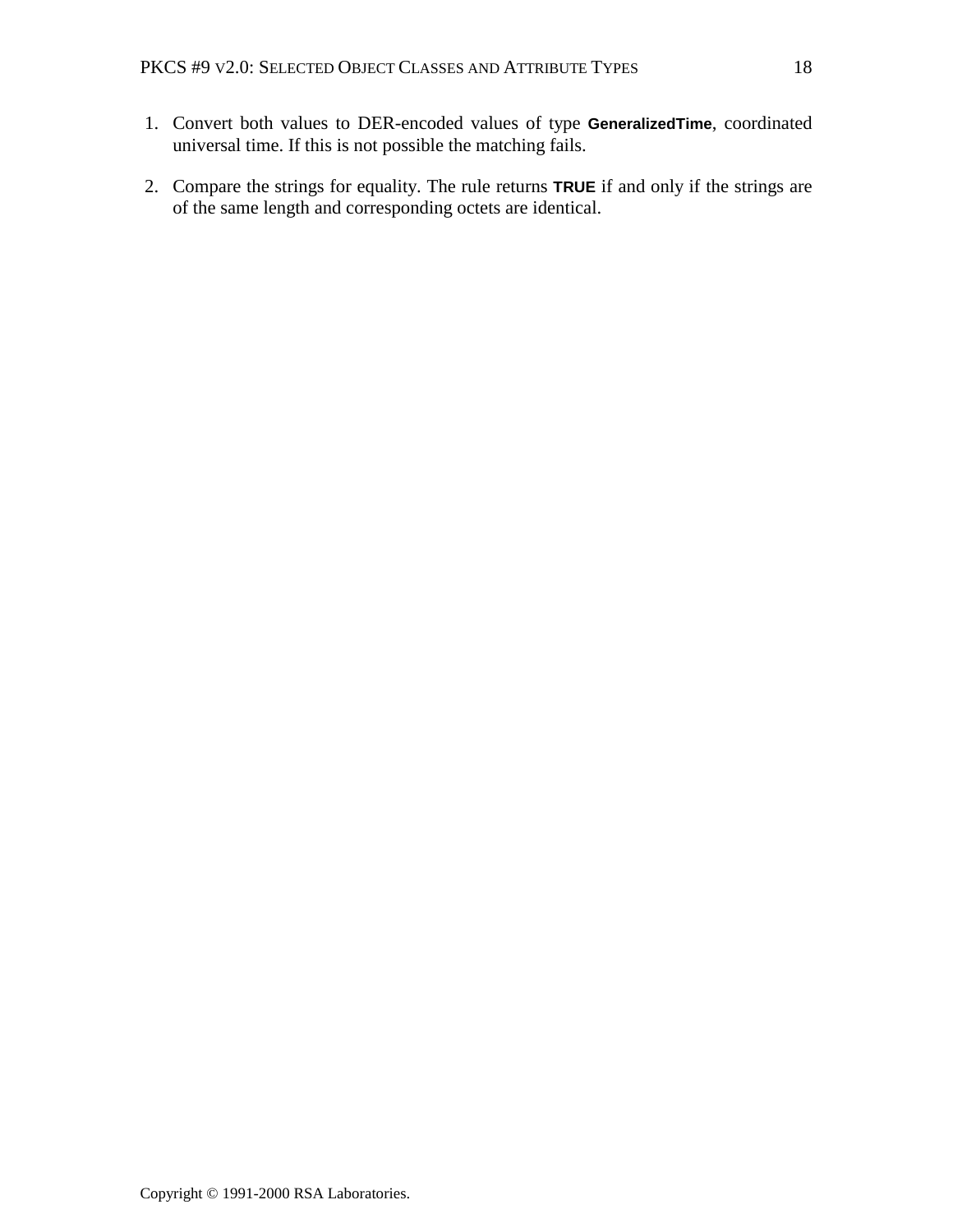# <span id="page-18-0"></span>**A. ASN.1 module**

This appendix includes all of the ASN.1 type and value definitions contained in this document in the form of the ASN.1 module **PKCS-9**.

**PKCS-9 {iso(1) member-body(2) us(840) rsadsi(113549) pkcs(1) pkcs-9(9) modules(0) pkcs-9(1)}**

**DEFINITIONS IMPLICIT TAGS ::=**

**BEGIN**

**-- EXPORTS All --**

**-- All types and values defined in this module is exported for use in other ASN.1 modules.**

#### **IMPORTS**

**informationFramework, authenticationFramework, selectedAttributeTypes, upperBounds , id-at FROM UsefulDefinitions {joint-iso-itu-t ds(5) module(1) usefulDefinitions(0) 3}**

#### **ub-name**

 **FROM UpperBounds upperBounds**

```
OBJECT-CLASS, ATTRIBUTE, MATCHING-RULE, Attribute, top, objectIdentifierMatch
     FROM InformationFramework informationFramework
```
**ALGORITHM, Extensions, Time FROM AuthenticationFramework authenticationFramework**

**DirectoryString, octetStringMatch, caseIgnoreMatch, caseExactMatch, generalizedTimeMatch, integerMatch, serialNumber FROM SelectedAttributeTypes selectedAttributeTypes**

**ContentInfo, SignerInfo**

 **FROM CryptographicMessageSyntax {iso(1) member-body(2) us(840) rsadsi(113549) pkcs(1) pkcs-9(9) smime(16) modules(0) cms(1)}**

**EncryptedPrivateKeyInfo**

```
 FROM PKCS-8 {iso(1) member-body(2) us(840) rsadsi(113549)
 pkcs(1) pkcs-8(8) modules(1) pkcs-8(1)}
```
### **PFX**

 **FROM PKCS-12 {iso(1) member-body(2) us(840) rsadsi(113549) pkcs(1) pkcs-12(12) modules(0) pkcs-12(1)}**

#### **PKCS15Token**

 **FROM PKCS-15 {iso(1) member-body(2) us(840) rsadsi(113549) pkcs(1) pkcs-15(15) modules(1) pkcs-15(1)};**

#### **-- Upper bounds**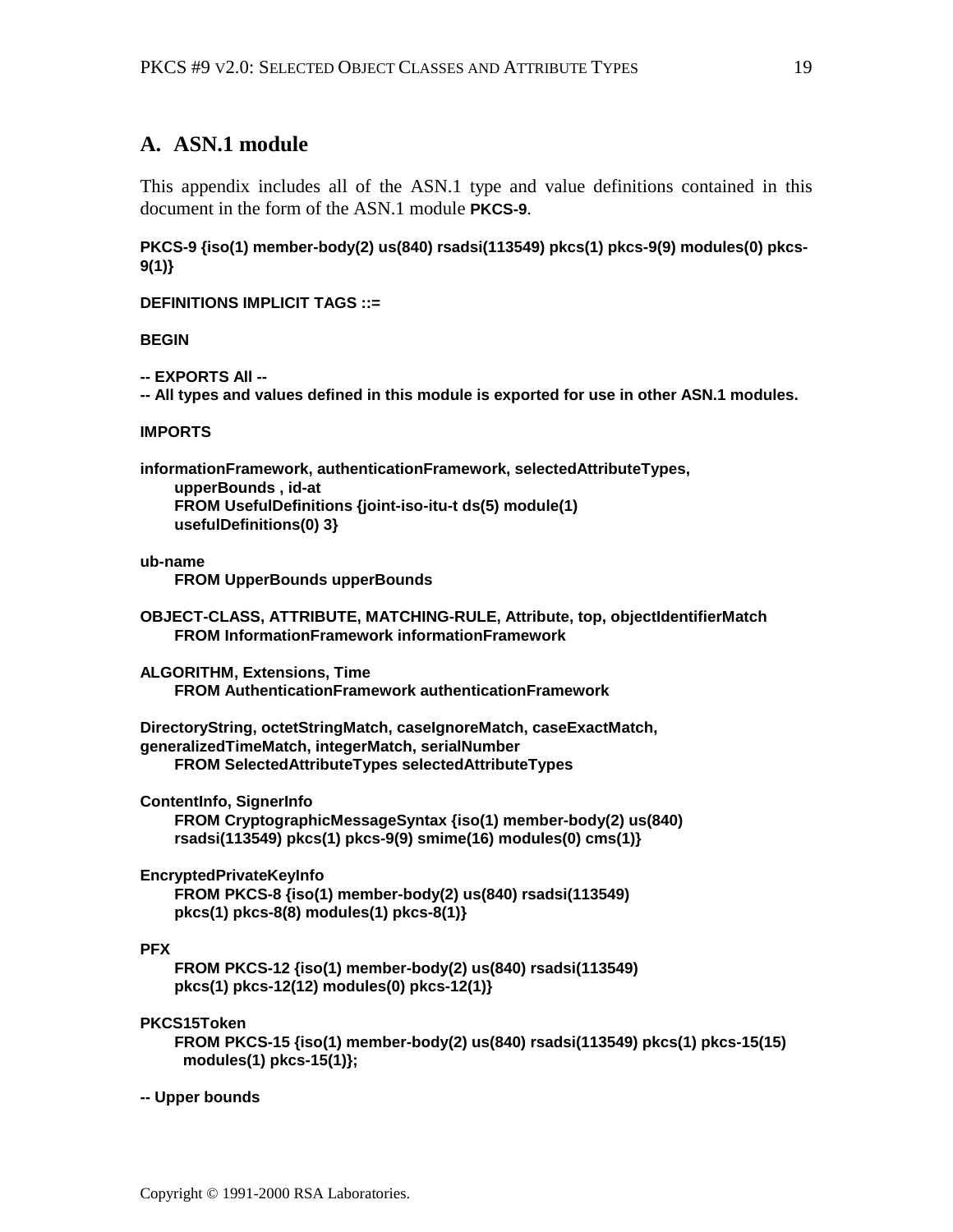| pkcs-9-ub-pkcs9String<br>pkcs-9-ub-emailAddress<br>pkcs-9-ub-friendlyName<br>pkcs-9-ub-match<br>pkcs-9-ub-pseudonym<br>pkcs-9-ub-placeOfBirth                                    | pkcs-9-ub-unstructuredName<br>pkcs-9-ub-unstructuredAddress<br>pkcs-9-ub-challengePassword<br>pkcs-9-ub-signingDescription                                                                                                                                                                                         | $INTEGR ::= 255$<br>INTEGER ::= pkcs-9-ub-pkcs9String<br>INTEGER ::= pkcs-9-ub-pkcs9String<br>INTEGER ::= pkcs-9-ub-pkcs9String<br>INTEGER ::= pkcs-9-ub-pkcs9String<br>INTEGER ::= pkcs-9-ub-pkcs9String<br>INTEGER ::= pkcs-9-ub-pkcs9String<br>INTEGER ::= pkcs-9-ub-pkcs9String<br>$INTEGR ::= ub \cdot name$<br>$INTEGR ::= ub\text{-}name$ |  |  |
|----------------------------------------------------------------------------------------------------------------------------------------------------------------------------------|--------------------------------------------------------------------------------------------------------------------------------------------------------------------------------------------------------------------------------------------------------------------------------------------------------------------|--------------------------------------------------------------------------------------------------------------------------------------------------------------------------------------------------------------------------------------------------------------------------------------------------------------------------------------------------|--|--|
| -- Object Identifiers                                                                                                                                                            |                                                                                                                                                                                                                                                                                                                    |                                                                                                                                                                                                                                                                                                                                                  |  |  |
|                                                                                                                                                                                  | rsadsi(113549) pkcs(1) 9}                                                                                                                                                                                                                                                                                          | pkcs-9 OBJECT IDENTIFIER ::= $\{iso(1)$ member-body(2) us $(840)$                                                                                                                                                                                                                                                                                |  |  |
| -- Main arcs<br>pkcs-9-mo<br>pkcs-9-oc<br>pkcs-9-at<br>pkcs-9-sx<br>pkcs-9-mr                                                                                                    | OBJECT IDENTIFIER ::= {pkcs-9 0} -- Modules branch<br>OBJECT IDENTIFIER ::= {pkcs-9 24} -- Object class branch<br>OBJECT IDENTIFIER ::= {pkcs-9 25} -- Attribute branch, for new attributes<br>OBJECT IDENTIFIER ::= {pkcs-9 26} -- For syntaxes (RFC 2252)<br>OBJECT IDENTIFIER ::= {pkcs-9 27} -- Matching rules |                                                                                                                                                                                                                                                                                                                                                  |  |  |
| -- Object classes<br>pkcs-9-oc-pkcsEntity                                                                                                                                        |                                                                                                                                                                                                                                                                                                                    | OBJECT IDENTIFIER ::= {pkcs-9-oc 1}                                                                                                                                                                                                                                                                                                              |  |  |
| pkcs-9-oc-naturalPerson                                                                                                                                                          |                                                                                                                                                                                                                                                                                                                    | OBJECT IDENTIFIER ::= {pkcs-9-oc 2}                                                                                                                                                                                                                                                                                                              |  |  |
| -- Attributes<br>pkcs-9-at-emailAddress<br>pkcs-9-at-unstructuredName<br>pkcs-9-at-contentType<br>pkcs-9-at-messageDigest<br>pkcs-9-at-signingTime<br>pkcs-9-at-counterSignature | pkcs-9-at-challengePassword<br>pkcs-9-at-unstructuredAddress<br>pkcs-9-at-extendedCertificateAttributes                                                                                                                                                                                                            | OBJECT IDENTIFIER ::= {pkcs-9 1}<br>OBJECT IDENTIFIER ::= {pkcs-9 2}<br>OBJECT IDENTIFIER ::= {pkcs-9 3}<br>OBJECT IDENTIFIER ::= {pkcs-9 4}<br>OBJECT IDENTIFIER ::= {pkcs-9 5}<br>OBJECT IDENTIFIER ::= {pkcs-9 6}<br>OBJECT IDENTIFIER ::= {pkcs-9 7}<br>OBJECT IDENTIFIER ::= {pkcs-9 8}<br><b>OBJECT IDENTIFIER ::= {pkcs-9 9}</b>          |  |  |
| -- pkcs-9-at-passwordCheck<br>-- pkcs-9-at-publicKey                                                                                                                             | -- pkcs-9-at-issuerAndSerialNumber                                                                                                                                                                                                                                                                                 | -- Obsolete (?) attribute identifiers, purportedly from "tentative PKCS #9 draft"<br><b>OBJECT IDENTIFIER ::= {pkcs-9 10}</b><br><b>OBJECT IDENTIFIER ::= {pkcs-9 11}</b><br><b>OBJECT IDENTIFIER ::= {pkcs-9 12}</b>                                                                                                                            |  |  |
| pkcs-9-at-extensionRequest<br>pkcs-9-at-smimeCapabilities                                                                                                                        | pkcs-9-at-signingDescription                                                                                                                                                                                                                                                                                       | <b>OBJECT IDENTIFIER ::= {pkcs-9 13}</b><br><b>OBJECT IDENTIFIER ::= {pkcs-9 14}</b><br><b>OBJECT IDENTIFIER ::= {pkcs-9 15}</b>                                                                                                                                                                                                                 |  |  |
| -- Unused (?)<br>-- pkcs-9-at-?<br>-- pkcs-9-at-?<br>-- pkcs-9-at-?                                                                                                              |                                                                                                                                                                                                                                                                                                                    | <b>OBJECT IDENTIFIER ::= {pkcs-9 17}</b><br><b>OBJECT IDENTIFIER ::= {pkcs-9 18}</b><br><b>OBJECT IDENTIFIER ::= {pkcs-9 19}</b>                                                                                                                                                                                                                 |  |  |
| pkcs-9-at-friendlyName                                                                                                                                                           |                                                                                                                                                                                                                                                                                                                    | <b>OBJECT IDENTIFIER ::= {pkcs-9 20}</b>                                                                                                                                                                                                                                                                                                         |  |  |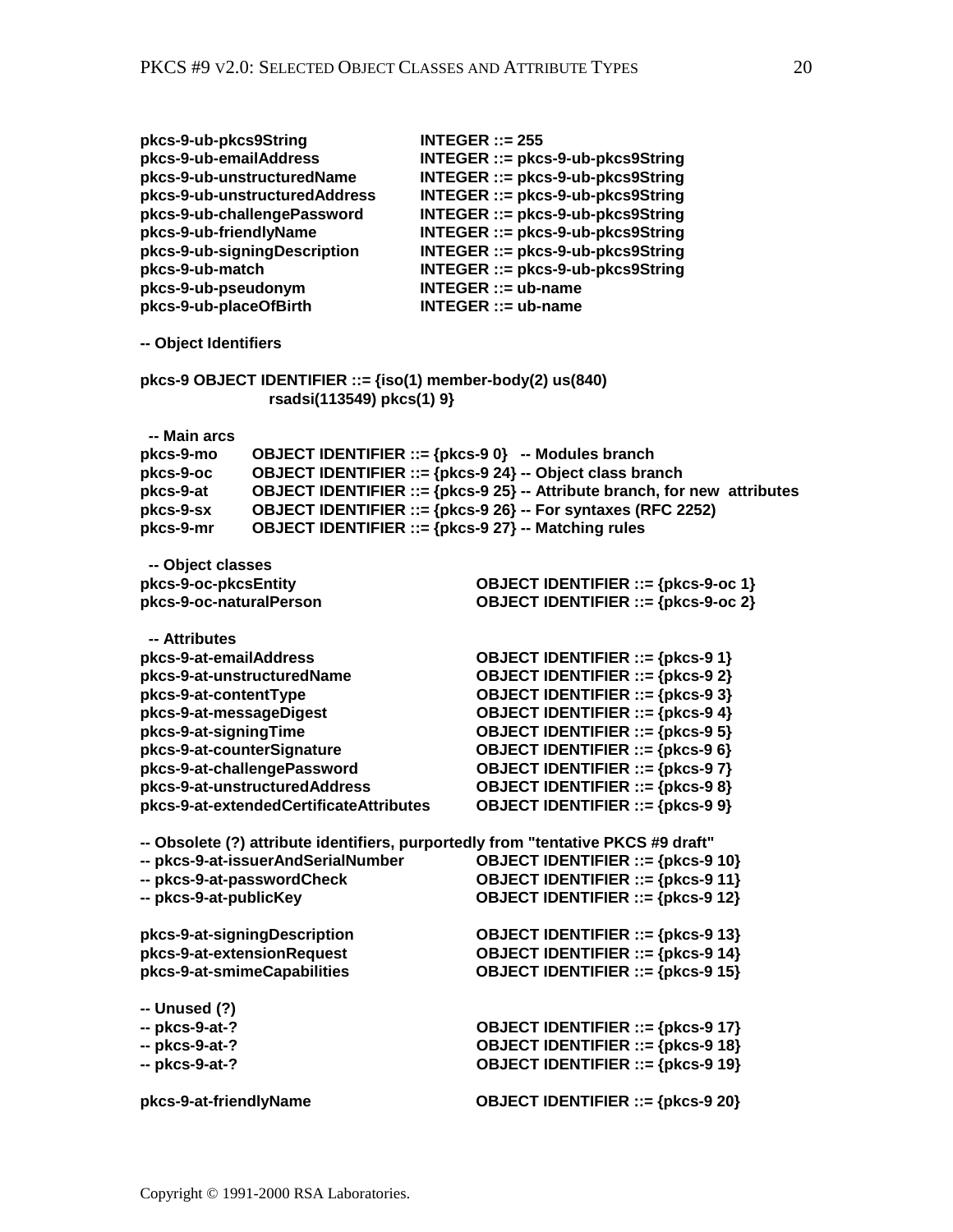| pkcs-9-at-localKeyId<br>pkcs-9-at-userPKCS12               | <b>OBJECT IDENTIFIER ::= {pkcs-9 21}</b><br><b>OBJECT IDENTIFIER ::=</b><br>{2 16 840 1 113730 3 1 216} |  |  |  |
|------------------------------------------------------------|---------------------------------------------------------------------------------------------------------|--|--|--|
| pkcs-9-at-pkcs15Token<br>pkcs-9-at-encryptedPrivateKeyInfo | OBJECT IDENTIFIER ::= {pkcs-9-at 1}<br>OBJECT IDENTIFIER ::= {pkcs-9-at 2}                              |  |  |  |
| pkcs-9-at-randomNonce                                      | OBJECT IDENTIFIER ::= {pkcs-9-at 3}                                                                     |  |  |  |
| pkcs-9-at-sequenceNumber<br>pkcs-9-at-pkcs7PDU             | OBJECT IDENTIFIER ::= {pkcs-9-at 4}<br>OBJECT IDENTIFIER ::= {pkcs-9-at 5}                              |  |  |  |
|                                                            |                                                                                                         |  |  |  |
| -- IETF PKIX Attribute branch<br>ietf-at                   | <b>OBJECT IDENTIFIER ::= {1 3 6 1 5 5 7 9}</b>                                                          |  |  |  |
| pkcs-9-at-dateOfBirth                                      | OBJECT IDENTIFIER ::= {ietf-at 1}                                                                       |  |  |  |
| pkcs-9-at-placeOfBirth                                     | <b>OBJECT IDENTIFIER ::= {ietf-at 2}</b>                                                                |  |  |  |
| pkcs-9-at-gender                                           | <b>OBJECT IDENTIFIER ::= {ietf-at 3}</b>                                                                |  |  |  |
| pkcs-9-at-countryOfCitizenship                             | <b>OBJECT IDENTIFIER ::= {ietf-at 4}</b>                                                                |  |  |  |
| pkcs-9-at-countryOfResidence                               | <b>OBJECT IDENTIFIER ::= {ietf-at 5}</b>                                                                |  |  |  |
|                                                            |                                                                                                         |  |  |  |
| -- Syntaxes (for use with LDAP accessible directories)     |                                                                                                         |  |  |  |
| pkcs-9-sx-pkcs9String                                      | OBJECT IDENTIFIER ::= {pkcs-9-sx 1}                                                                     |  |  |  |
| pkcs-9-sx-signingTime                                      | OBJECT IDENTIFIER ::= {pkcs-9-sx 2}                                                                     |  |  |  |
|                                                            |                                                                                                         |  |  |  |
| -- Matching rules                                          |                                                                                                         |  |  |  |
| pkcs-9-mr-caselgnoreMatch                                  | OBJECT IDENTIFIER ::= {pkcs-9-mr 1}                                                                     |  |  |  |
| pkcs-9-mr-signingTimeMatch                                 | OBJECT IDENTIFIER ::= {pkcs-9-mr 2}                                                                     |  |  |  |
|                                                            |                                                                                                         |  |  |  |
| -- Arcs with attributes defined elsewhere                  |                                                                                                         |  |  |  |
| smime                                                      | <b>OBJECT IDENTIFIER ::= {pkcs-9 16}</b>                                                                |  |  |  |
| -- Main arc for S/MIME (RFC 2633)                          |                                                                                                         |  |  |  |
| certTypes                                                  | <b>OBJECT IDENTIFIER ::= {pkcs-9 22}</b>                                                                |  |  |  |
| -- Main arc for certificate types defined in PKCS #12      |                                                                                                         |  |  |  |
| crlTypes                                                   | <b>OBJECT IDENTIFIER ::= {pkcs-9 23}</b>                                                                |  |  |  |
| -- Main arc for crl types defined in PKCS #12              |                                                                                                         |  |  |  |
| -- Other object identifiers                                |                                                                                                         |  |  |  |
| id-at-pseudonym                                            | <b>OBJECT IDENTIFIER ::= {id-at 65}</b>                                                                 |  |  |  |
|                                                            |                                                                                                         |  |  |  |
| <b>Useful types</b>                                        |                                                                                                         |  |  |  |
| PKCS9String {INTEGER : maxSize} ::= CHOICE {               |                                                                                                         |  |  |  |
| ia5String IA5String (SIZE(1maxSize)),                      |                                                                                                         |  |  |  |
| directoryString DirectoryString {maxSize}                  |                                                                                                         |  |  |  |
| }                                                          |                                                                                                         |  |  |  |
|                                                            |                                                                                                         |  |  |  |
| -- Object classes                                          |                                                                                                         |  |  |  |
|                                                            |                                                                                                         |  |  |  |
| pkcsEntity OBJECT-CLASS ::= {                              |                                                                                                         |  |  |  |
| <b>SUBCLASS OF</b><br>$\{top\}$                            |                                                                                                         |  |  |  |
| <b>KIND</b><br>auxiliary                                   |                                                                                                         |  |  |  |
| { PKCSEntityAttributeSet }<br><b>MAY CONTAIN</b>           |                                                                                                         |  |  |  |
| pkcs-9-oc-pkcsEntity<br>ID                                 |                                                                                                         |  |  |  |
| ł                                                          |                                                                                                         |  |  |  |
| naturalPerson OBJECT-CLASS ::= {                           |                                                                                                         |  |  |  |
|                                                            |                                                                                                         |  |  |  |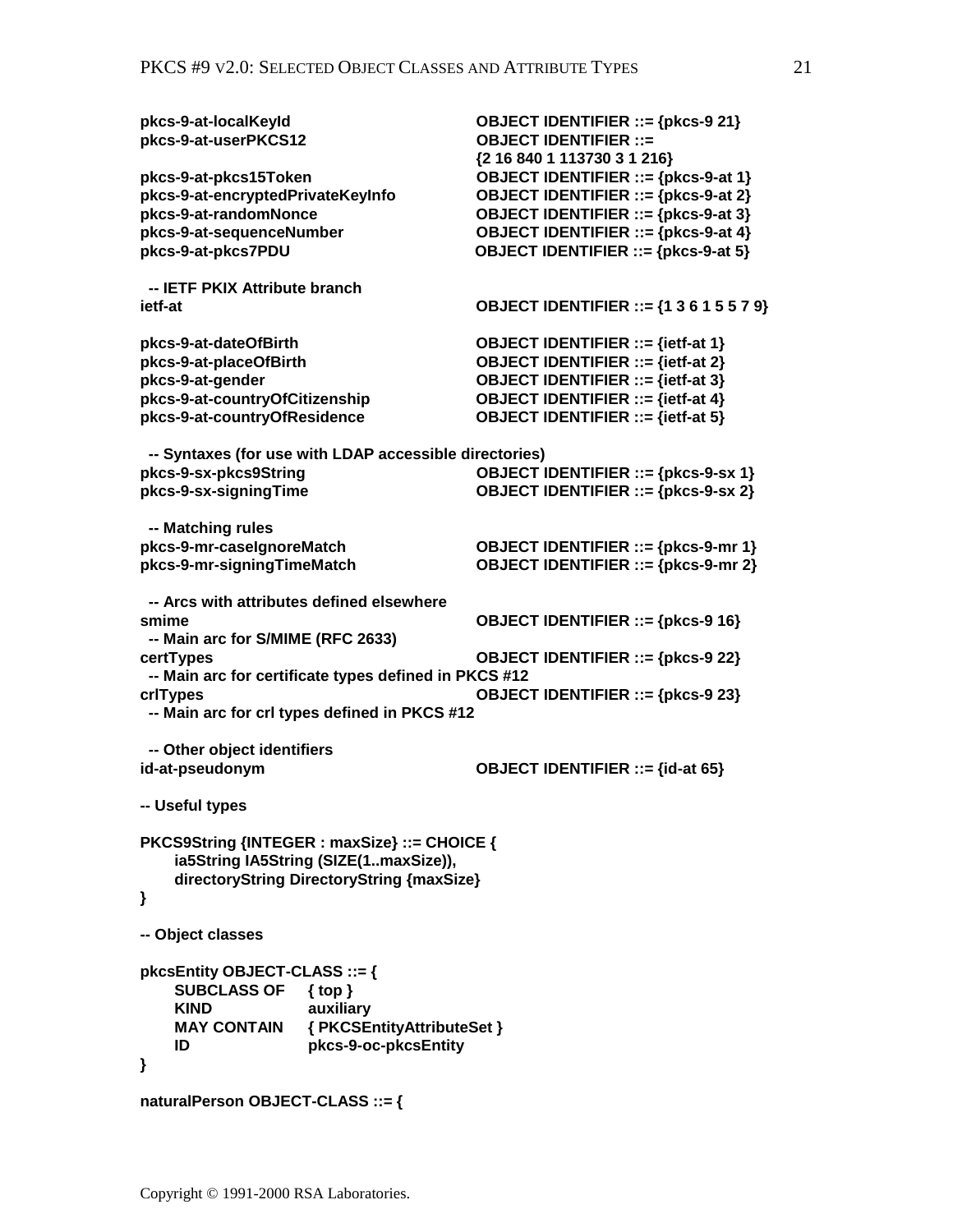```
 SUBCLASS OF { top }
     KIND auxiliary
     MAY CONTAIN { NaturalPersonAttributeSet }
     ID pkcs-9-oc-naturalPerson
}
-- Attribute sets
PKCSEntityAttributeSet ATTRIBUTE ::= {
     pKCS7PDU |
     userPKCS12 |
     pKCS15Token |
     encryptedPrivateKeyInfo,
     ... -- For future extensions
}
NaturalPersonAttributeSet ATTRIBUTE ::= {
     emailAddress |
     unstructuredName |
     unstructuredAddress |
     dateOfBirth |
     placeOfBirth |
     gender |
     countryOfCitizenship |
     countryOfResidence |
     pseudonym |
     serialNumber,
     ... -- For future extensions
}
-- Attributes
pKCS7PDU ATTRIBUTE ::= {
     WITH SYNTAX ContentInfo
     ID pkcs-9-at-pkcs7PDU
}
userPKCS12 ATTRIBUTE ::= {
     WITH SYNTAX PFX
     ID pkcs-9-at-userPKCS12
}
pKCS15Token ATTRIBUTE ::= {
     WITH SYNTAX PKCS15Token
     ID pkcs-9-at-pkcs15Token
}
encryptedPrivateKeyInfo ATTRIBUTE ::= {
     WITH SYNTAX EncryptedPrivateKeyInfo
     ID pkcs-9-at-encryptedPrivateKeyInfo
}
emailAddress ATTRIBUTE ::= {
     WITH SYNTAX IA5String (SIZE(1..pkcs-9-ub-emailAddress))
```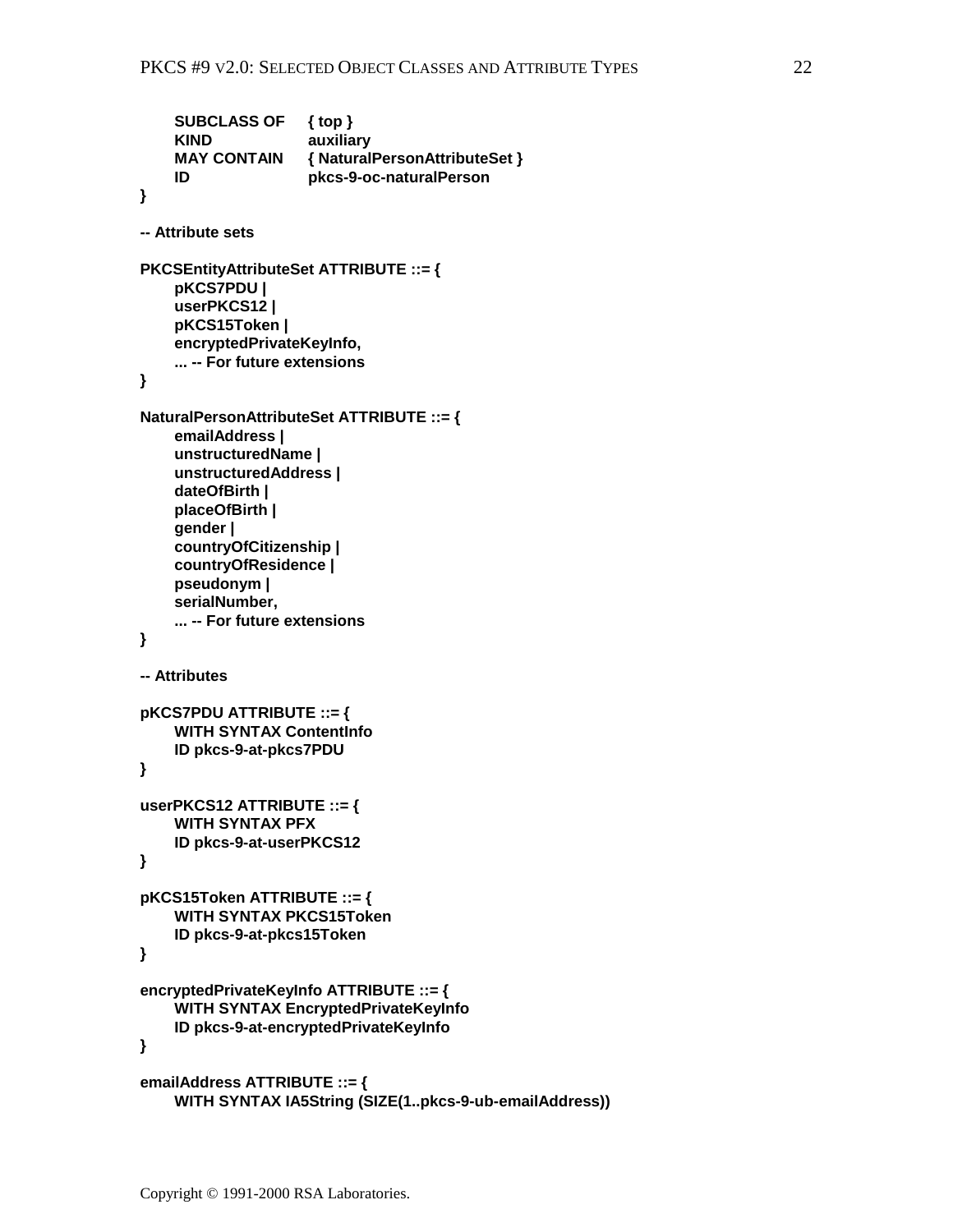```
 EQUALITY MATCHING RULE pkcs9CaseIgnoreMatch
     ID pkcs-9-at-emailAddress
}
unstructuredName ATTRIBUTE ::= {
     WITH SYNTAX PKCS9String {pkcs-9-ub-unstructuredName}
     EQUALITY MATCHING RULE pkcs9CaseIgnoreMatch
     ID pkcs-9-at-unstructuredName
}
unstructuredAddress ATTRIBUTE ::= {
     WITH SYNTAX DirectoryString {pkcs-9-ub-unstructuredAddress}
     EQUALITY MATCHING RULE caseIgnoreMatch
     ID pkcs-9-at-unstructuredAddress
}
dateOfBirth ATTRIBUTE ::= {
     WITH SYNTAX GeneralizedTime
     EQUALITY MATCHING RULE generalizedTimeMatch
     SINGLE VALUE TRUE
     ID pkcs-9-at-dateOfBirth
}
placeOfBirth ATTRIBUTE ::= {
     WITH SYNTAX DirectoryString {pkcs-9-ub-placeOfBirth}
     EQUALITY MATCHING RULE caseExactMatch
     SINGLE VALUE TRUE
     ID pkcs-9-at-placeOfBirth
}
gender ATTRIBUTE ::= {
     WITH SYNTAX PrintableString (SIZE(1) ^ FROM ("M" | "F" | "m" | "f"))
     EQUALITY MATCHING RULE caseIgnoreMatch
     SINGLE VALUE TRUE
     ID pkcs-9-at-gender
}
countryOfCitizenship ATTRIBUTE ::= {
     WITH SYNTAX PrintableString (SIZE(2))(CONSTRAINED BY {
     -- Must be a two-letter country acronym in accordance with
     -- ISO/IEC 3166 --})
     EQUALITY MATCHING RULE caseIgnoreMatch
     ID pkcs-9-at-countryOfCitizenship
}
countryOfResidence ATTRIBUTE ::= {
     WITH SYNTAX PrintableString (SIZE(2))(CONSTRAINED BY {
     -- Must be a two-letter country acronym in accordance with
     -- ISO/IEC 3166 --})
     EQUALITY MATCHING RULE caseIgnoreMatch
     ID pkcs-9-at-countryOfResidence
}
pseudonym ATTRIBUTE ::= {
```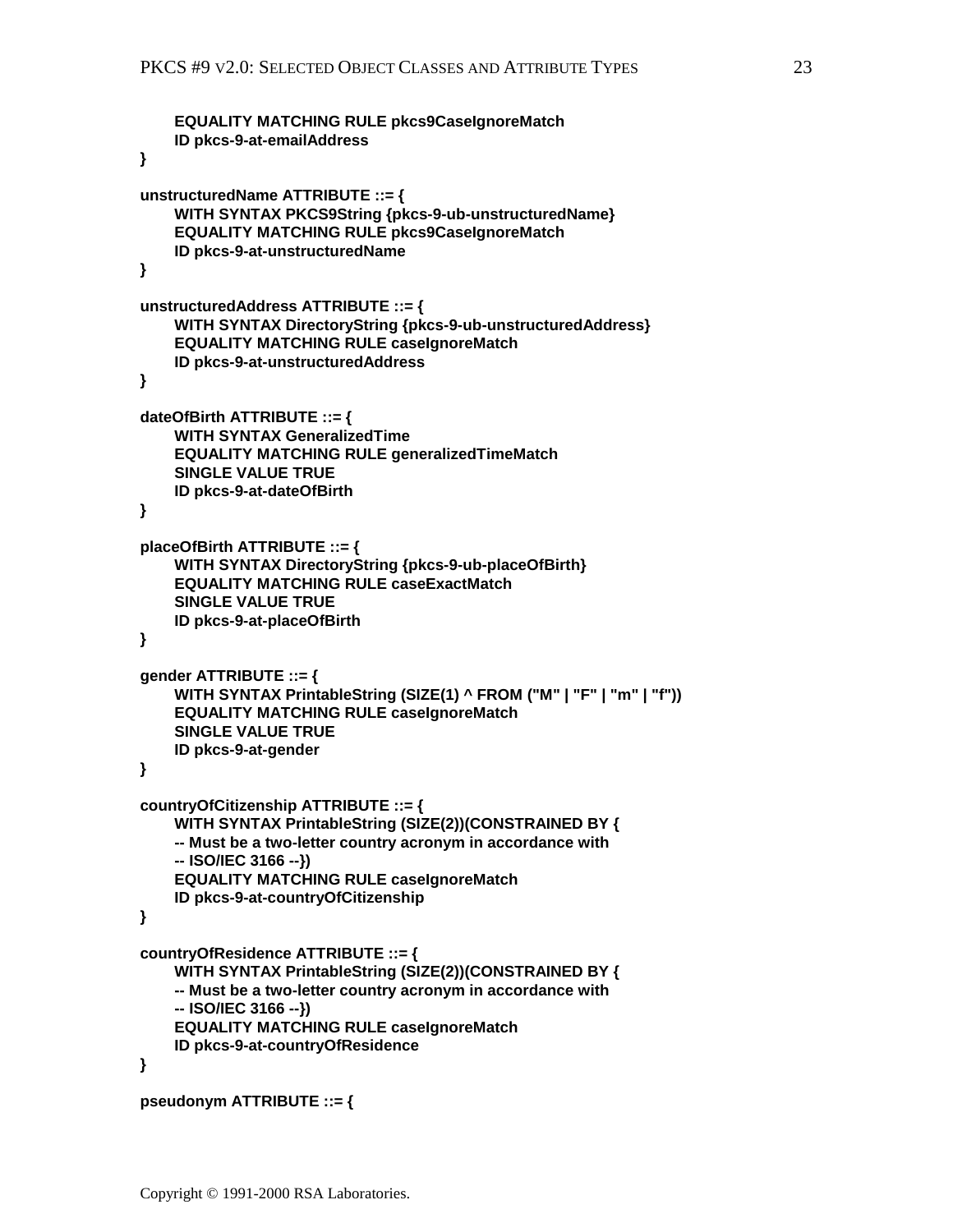```
 WITH SYNTAX DirectoryString {pkcs-9-ub-pseudonym}
     EQUALITY MATCHING RULE caseExactMatch
     ID id-at-pseudonym
}
contentType ATTRIBUTE ::= {
     WITH SYNTAX ContentType
     EQUALITY MATCHING RULE objectIdentifierMatch
     SINGLE VALUE TRUE
     ID pkcs-9-at-contentType
}
ContentType ::= OBJECT IDENTIFIER
messageDigest ATTRIBUTE ::= {
     WITH SYNTAX MessageDigest
     EQUALITY MATCHING RULE octetStringMatch
     SINGLE VALUE TRUE
     ID pkcs-9-at-messageDigest
}
MessageDigest ::= OCTET STRING
signingTime ATTRIBUTE ::= {
     WITH SYNTAX SigningTime
     EQUALITY MATCHING RULE signingTimeMatch
     SINGLE VALUE TRUE
     ID pkcs-9-at-signingTime
}
SigningTime ::= Time -- imported from ISO/IEC 9594-8
randomNonce ATTRIBUTE ::= {
     WITH SYNTAX RandomNonce
     EQUALITY MATCHING RULE octetStringMatch
     SINGLE VALUE TRUE
     ID pkcs-9-at-randomNonce
}
RandomNonce ::= OCTET STRING (SIZE(4..MAX)) -- At least four bytes long
sequenceNumber ATTRIBUTE ::= {
     WITH SYNTAX SequenceNumber
     EQUALITY MATCHING RULE integerMatch
     SINGLE VALUE TRUE
     ID pkcs-9-at-sequenceNumber
}
SequenceNumber ::= INTEGER (1..MAX)
counterSignature ATTRIBUTE ::= {
     WITH SYNTAX SignerInfo
     ID pkcs-9-at-counterSignature
}
```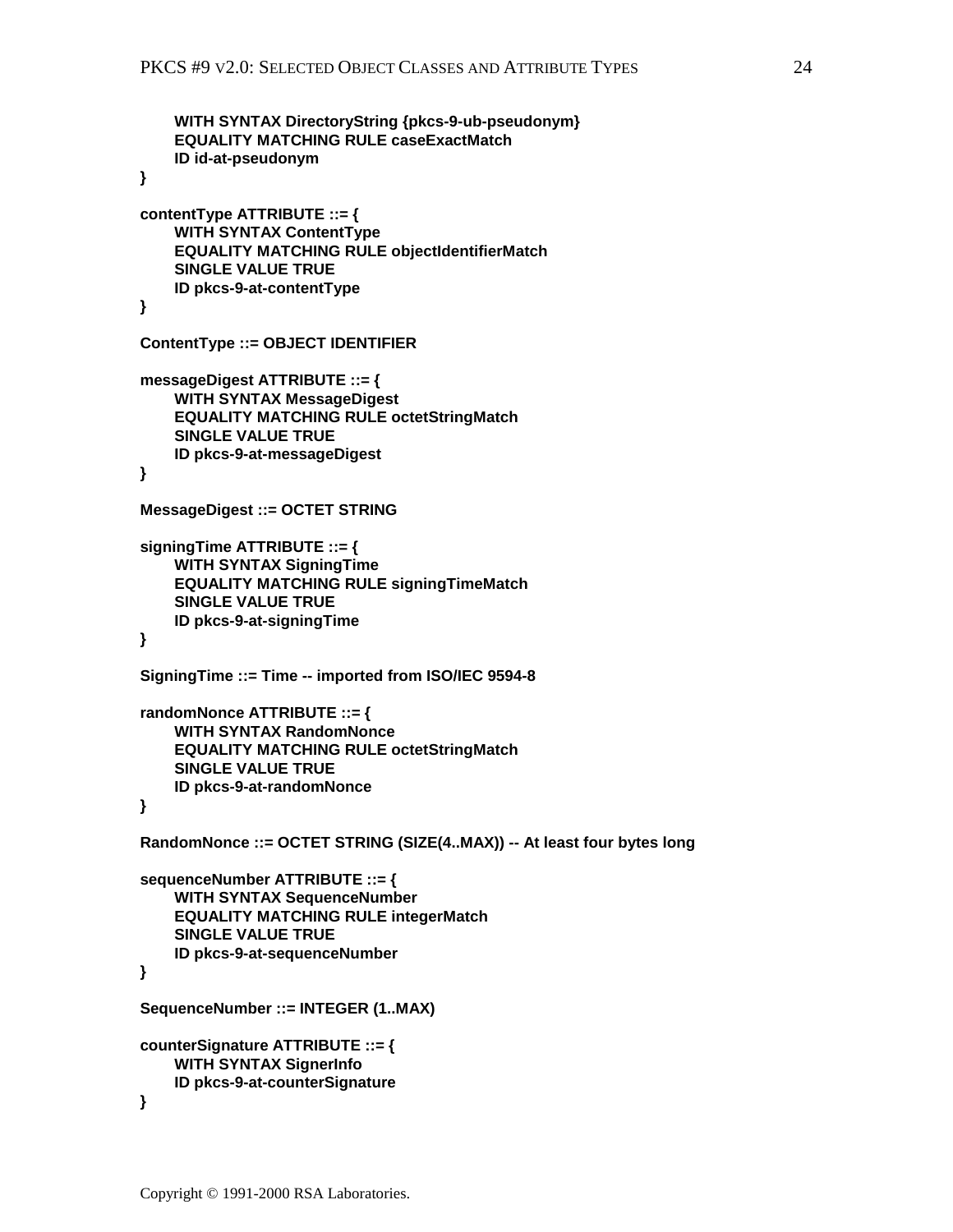```
challengePassword ATTRIBUTE ::= {
     WITH SYNTAX DirectoryString {pkcs-9-ub-challengePassword}
     EQUALITY MATCHING RULE caseExactMatch
     SINGLE VALUE TRUE
     ID pkcs-9-at-challengePassword
}
extensionRequest ATTRIBUTE ::= {
     WITH SYNTAX ExtensionRequest
     SINGLE VALUE TRUE
     ID pkcs-9-at-extensionRequest
}
ExtensionRequest ::= Extensions
extendedCertificateAttributes ATTRIBUTE ::= {
     WITH SYNTAX SET OF Attribute
     SINGLE VALUE TRUE
     ID pkcs-9-at-extendedCertificateAttributes
}
friendlyName ATTRIBUTE ::= {
     WITH SYNTAX BMPString (SIZE(1..pkcs-9-ub-friendlyName))
     EQUALITY MATCHING RULE caseIgnoreMatch
     SINGLE VALUE TRUE
     ID pkcs-9-at-friendlyName
}
localKeyId ATTRIBUTE ::= {
     WITH SYNTAX OCTET STRING
     EQUALITY MATCHING RULE octetStringMatch
     SINGLE VALUE TRUE
     ID pkcs-9-at-localKeyId
}
signingDescription ATTRIBUTE ::= {
     WITH SYNTAX DirectoryString {pkcs-9-ub-signingDescription}
     EQUALITY MATCHING RULE caseIgnoreMatch
     SINGLE VALUE TRUE
     ID pkcs-9-at-signingDescription
}
smimeCapabilities ATTRIBUTE ::= {
     WITH SYNTAX SMIMECapabilities
     SINGLE VALUE TRUE
     ID pkcs-9-at-smimeCapabilities
}
SMIMECapabilities ::= SEQUENCE OF SMIMECapability
SMIMECapability ::= SEQUENCE {
     algorithm ALGORITHM.&id ({SMIMEv3Algorithms}),
     parameters ALGORITHM.&Type ({SMIMEv3Algorithms}{@algorithm})
```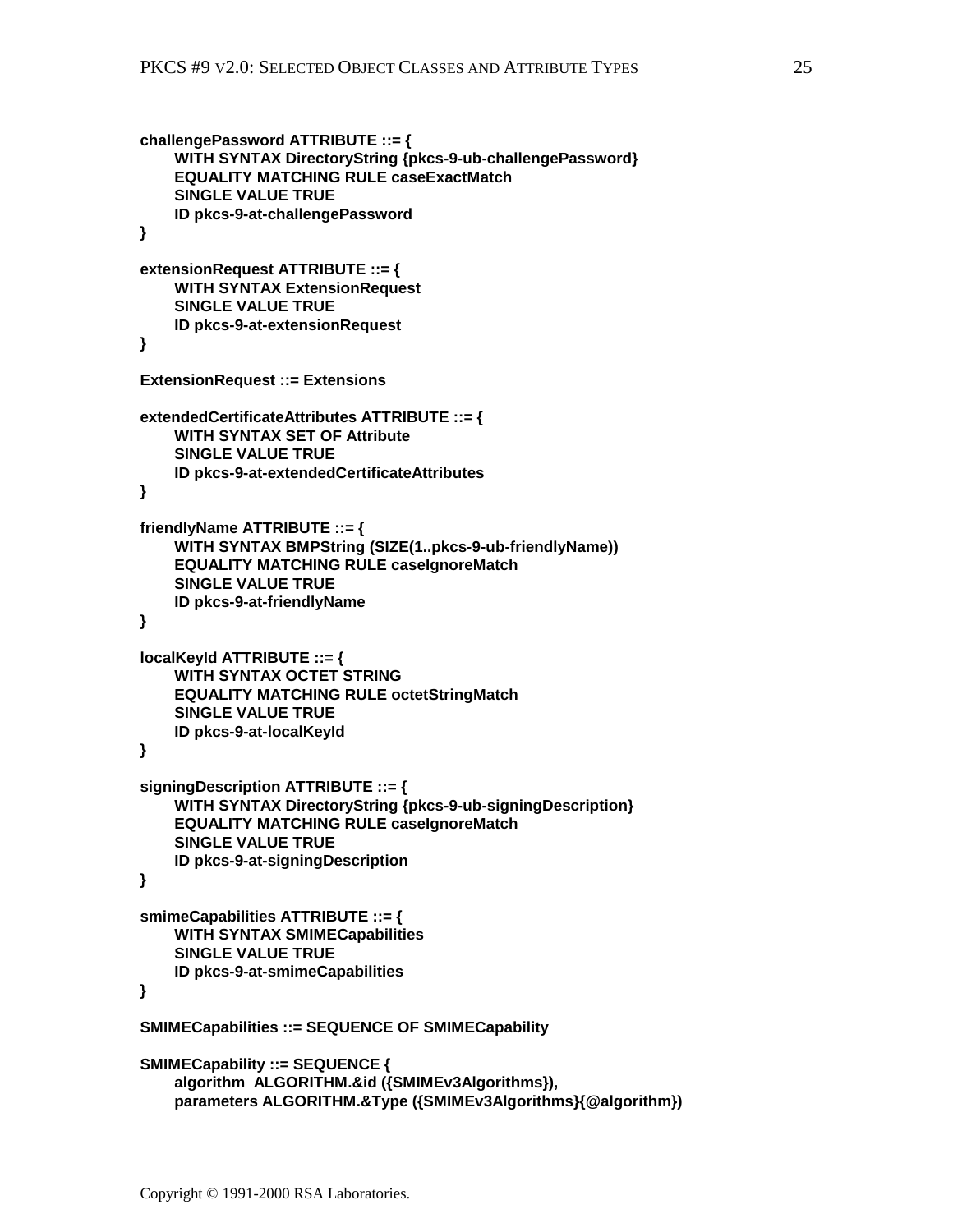```
}
SMIMEv3Algorithms ALGORITHM ::= {...-- See RFC 2633 --}
 -- Matching rules
pkcs9CaseIgnoreMatch MATCHING-RULE ::= {
     SYNTAX PKCS9String {pkcs-9-ub-match}
     ID pkcs-9-mr-caseIgnoreMatch
}
signingTimeMatch MATCHING-RULE ::= {
     SYNTAX SigningTime
     ID pkcs-9-mr-signingTimeMatch
}
```
# **END**

# **B. BNF schema summary**

This appendix provides augmented BNF [\[2\]](#page-32-0) definitions of the object class and most attribute types specified in this document along with their associated syntaxes and matching rules. The ABNF definitions have been done in accordance with [\[21\],](#page-33-0) in an attempt to ease integration with LDAP-accessible Directory systems. Lines have been folded in some cases to improve readability.

### **B.1 Syntaxes**

This section defines all syntaxes that are used in this document.

### **B.1.1 PKCS9String**

```
(
      1.2.840.113549.1.9.26.1
      DESC 'PKCS9String'
)
```
The encoding of a value in this syntax is the string value itself.

### **B.1.2 SigningTime**

```
(
      1.2.840.113549.1.9.26.2
      DESC 'SigningTime'
)
```
Values in this syntax are encoded as printable strings, represented as specified in [\[5\].](#page-32-0) Note that the time zone must be specified. For example, "199412161032Z"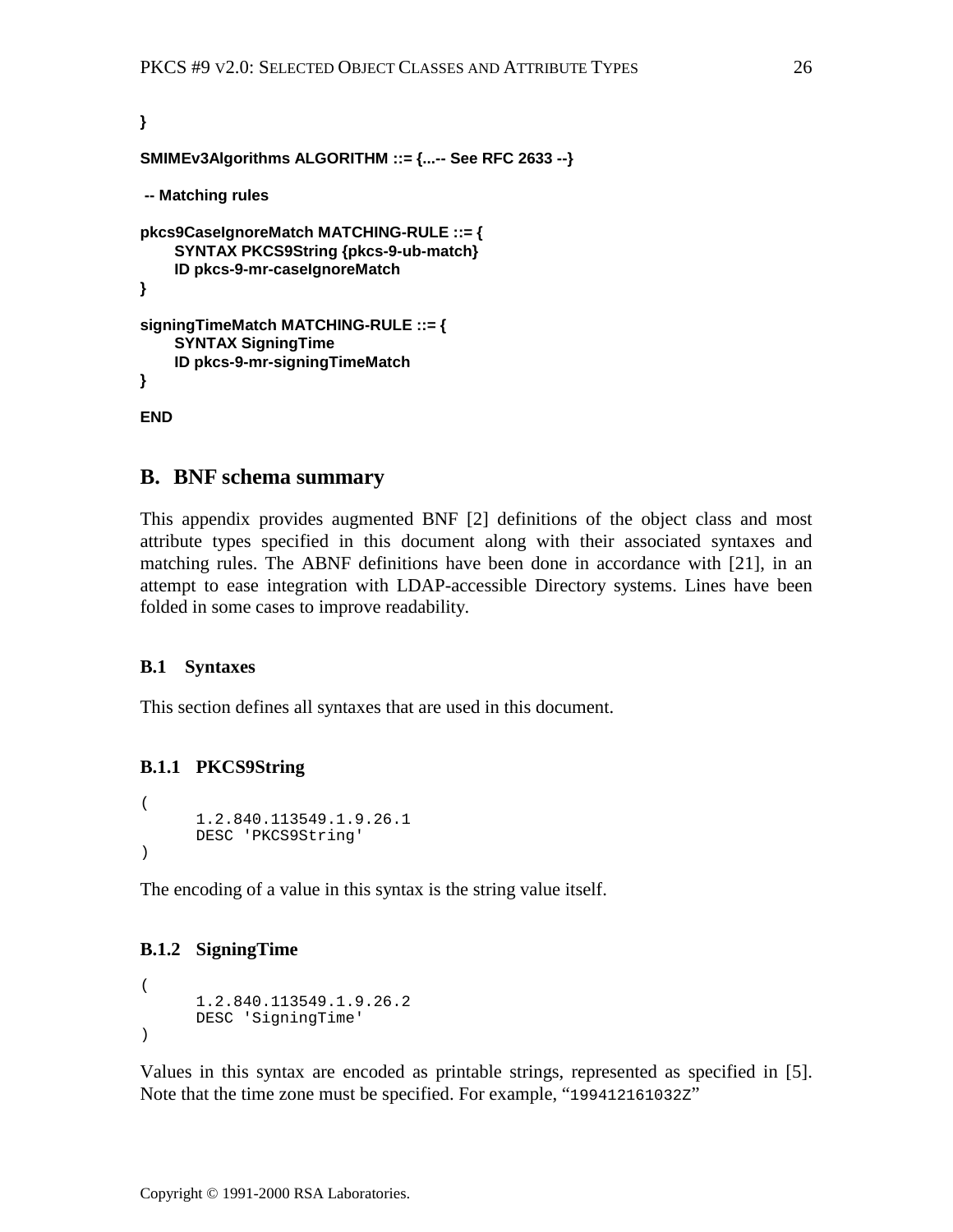### <span id="page-26-0"></span>**B.2 Object Classes**

### **B.2.1 pkcsEntity**

```
(
     1.2.840.113549.1.9.24.1
     NAME 'pkcsEntity'
     SUP top
     AUXILIARY
     MAY (
     pKCS7PDU $ userPKCS12 $ pKCS15Token $ encryptedPrivateKeyInfo
      )
)
```
### **B.2.2 naturalPerson**

```
(
     1.2.840.113549.1.9.24.2
     NAME 'naturalPerson'
     SUP top
     AUXILIARY
     MAY (
     emailAddress $ unstructuredName $ unstructuredAddress $
     dateOfBirth & placeOfBirth & gender & countryOfCitizenship &
     countryOfResidence & pseudonym & serialNumber
      )
)
```
### **B.3 Attribute types**

# **B.3.1 pKCS7PDU**

This attribute is to be stored and requested in binary form, as  $pKCS7PDU$ ; binary. The attribute values are BER- or DER-encoded **ContentInfo** values.

```
(
      1.2.840.113549.1.9.25.5
      NAME 'pKCS7PDU'
      DESC 'PKCS #7 ContentInfo PDU'
      SYNTAX 1.3.6.1.4.1.1466.115.121.1.5
\lambda
```
### **B.3.2 userPKCS12**

This attribute is to be stored and requested in binary form, as userPKCS12;binary. The attribute values are **PFX** PDUs stored as binary (BER- or DER-encoded) data.

(

```
2.16.840.1.113730.3.1.216
NAME 'userPKCS12'
DESC 'PKCS #12 PFX PDU for exchange of personal information'
SYNTAX 1.3.6.1.4.1.1466.115.121.1.5
```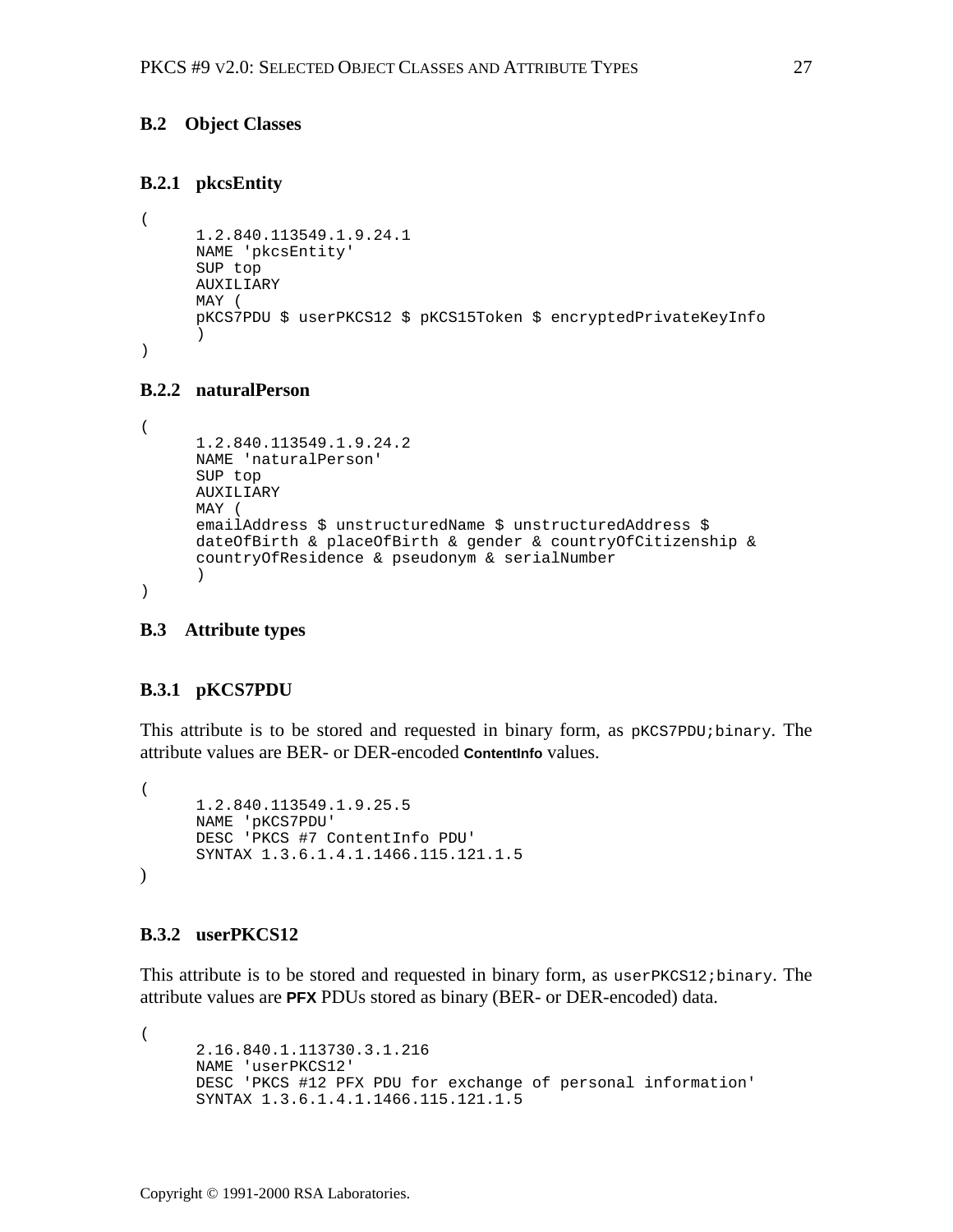#### )

#### **B.3.3 pKCS15Token**

This attribute is to be stored and requested in binary form, as pKCS15Token;binary. The attribute values are **PKCS15Token** PDUs stored as binary (BER- or DER-encoded) data.

```
(
      1.2.840.113549.1.9.25.1
     NAME 'pKCS15Token'
     DESC 'PKCS #15 token PDU'
     SYNTAX 1.3.6.1.4.1.1466.115.121.1.5
)
```
### **B.3.4 encryptedPrivateKeyInfo**

This attribute is to be stored and requested in binary form, as encryptedPrivateKeyInfo;binary. The attribute values are **EncryptedPrivateKeyInfo** PDUs stored as binary (BER- or DER-encoded) data.

```
(
     1.2.840.113549.1.9.25.2
     NAME 'encryptedPrivateKeyInfo'
     DESC 'PKCS #8 encrypted private key info'
     SYNTAX 1.3.6.1.4.1.1466.115.121.1.5
```
)

#### **B.3.5 emailAddress**

```
(
     1.2.840.113549.1.9.1
     NAME 'emailAddress'
     DESC 'Email address'
     EQUALITY pkcs9CaseIgnoreMatch
     SYNTAX 1.3.6.1.4.1.1466.115.121.1.26
)
```
### **B.3.6 unstructuredName**

```
(
     1.2.840.113549.1.9.2
     NAME 'unstructuredName'
     DESC 'PKCS #9 unstructured name'
     EQUALITY pkcs9CaseIgnoreMatch
     SYNTAX 1.2.840.113549.1.9.26.1
)
```
# **B.3.7 unstructuredAddress**

```
(
     1.2.840.113549.1.9.8
     NAME 'unstructuredAddress'
     DESC 'PKCS #9 unstructured address'
     EQUALITY caseIgnoreMatch
     SYNTAX 1.3.6.1.4.1.1466.115.121.1.15
)
```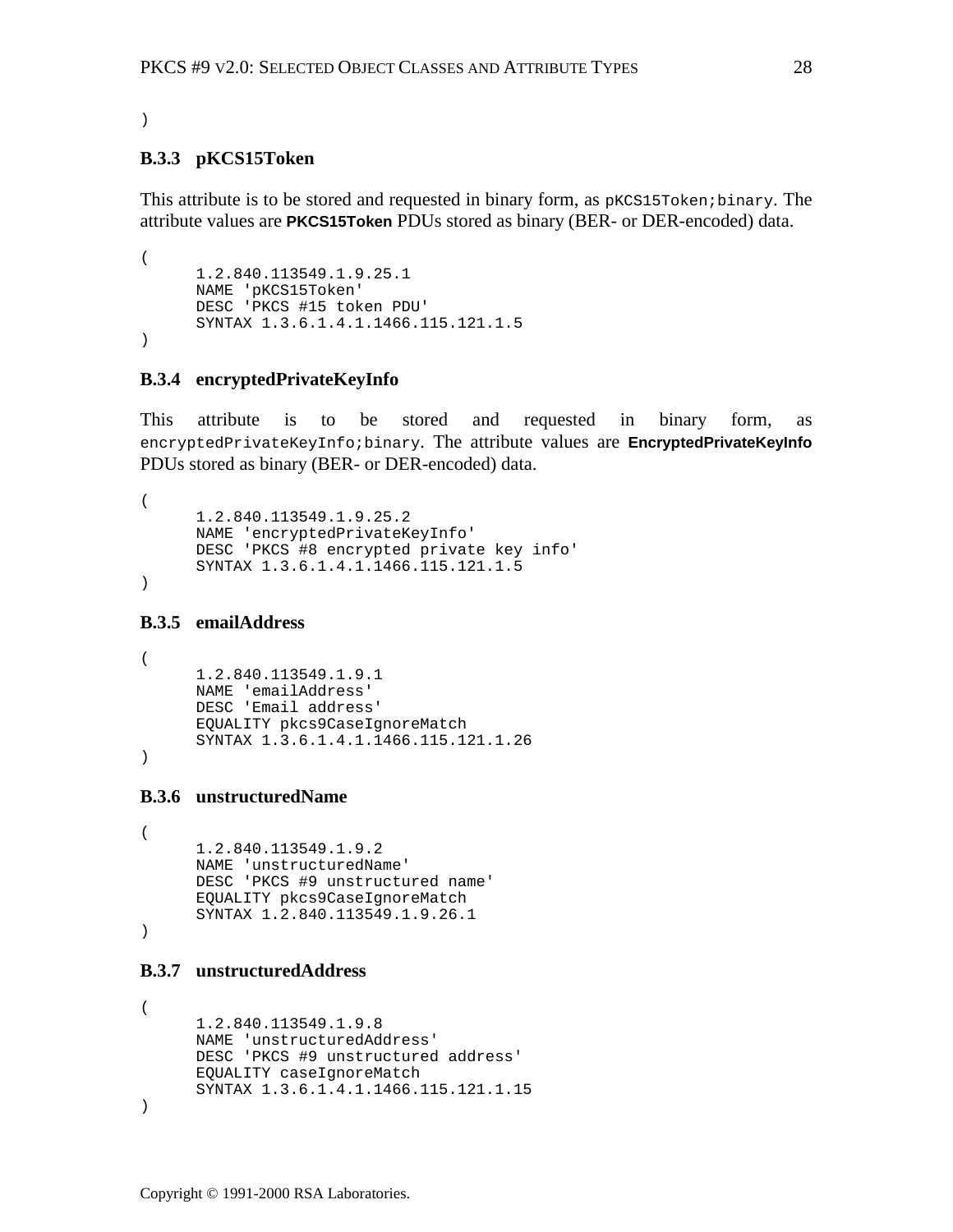### **B.3.8 dateOfBirth**

```
(
     1.3.6.1.5.5.7.9.1
     NAME 'dateOfBirth'
     DESC 'Date of birth'
     EQUALITY generalizedTimeMatch
     SYNTAX 1.3.6.1.4.1.1466.115.121.1.24
     SINGLE-VALUE
)
```
### **B.3.9 placeOfBirth**

( 1.3.6.1.5.5.7.9.2 NAME 'placeOfBirth' DESC 'Place of birth' EQUALITY caseExactMatch SYNTAX 1.3.6.1.4.1.1466.115.121.1.15 SINGLE-VALUE )

#### **B.3.10 gender**

```
(
      1.3.6.1.5.5.7.9.3
      NAME 'gender'
      DESC 'Gender'
      EQUALITY caseIgnoreMatch
      SYNTAX 1.3.6.1.4.1.1466.115.121.1.44
      SINGLE-VALUE
)
```
### **B.3.11 countryOfCitizenship**

```
(
      1.3.6.1.5.5.7.9.4
      NAME 'countryOfCitizenship'
      DESC 'Country of citizenship'
      EQUALITY caseIgnoreMatch
      SYNTAX 1.3.6.1.4.1.1466.115.121.1.44
\lambda
```
#### **B.3.12 countryOfResidence**

```
(
      1.3.6.1.5.5.7.9.5
     NAME 'countryOfResidence'
     DESC 'Country of residence'
      EQUALITY caseIgnoreMatch
      SYNTAX 1.3.6.1.4.1.1466.115.121.1.44
)
```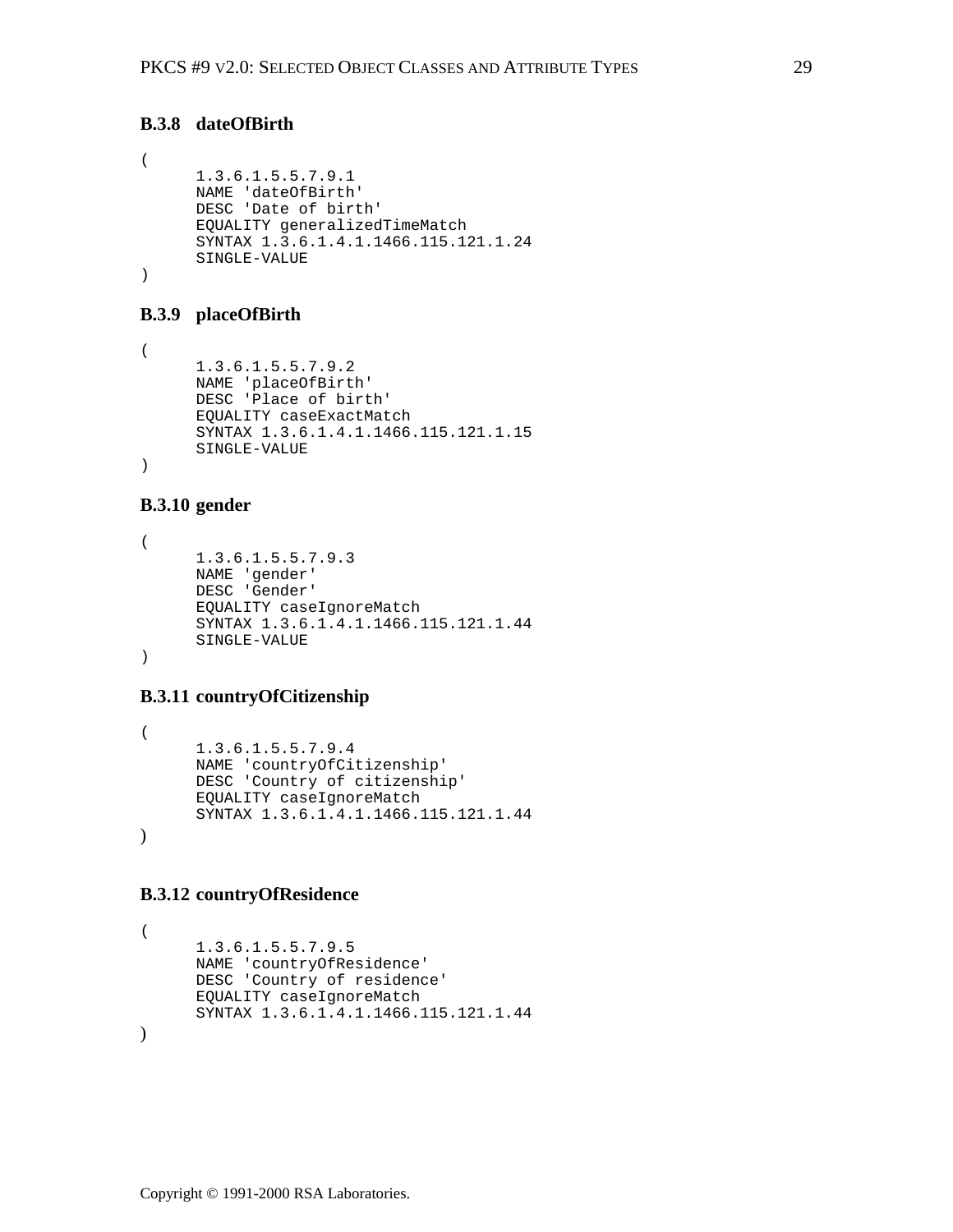### **B.3.13 pseudonym**

```
(
      2.5.4.65
     NAME 'pseudonym'
     DESC 'Pseudonym'
     EQUALITY caseExactMatch
     SYNTAX 1.3.6.1.4.1.1466.115.121.1.15
)
```
### **B.3.14 contentType**

In the (highly unlikely) event of this attribute being stored in a Directory it is to be stored and requested in binary form, as contentType;binary. Attribute values shall be **OCTET STRING**s stored as binary (BER- or DER-encoded) data.

```
(
      1.2.840.113549.1.9.3
     NAME 'contentType'
     DESC 'PKCS #7 content type attribute'
     EQUALITY objectIdentifierMatch
     SYNTAX 1.3.6.1.4.1.1466.115.121.1.38
     SINGLE-VALUE
)
```
#### **B.3.15 messageDigest**

In the (highly unlikely) event of this attribute being stored in a Directory it is to be stored and requested in binary form, as messageDigest;binary. Attribute values shall be **OCTET STRING**s stored as binary (BER- or DER-encoded) data.

```
(
     1.2.840.113549.1.9.4
     NAME 'messageDigest'
     DESC 'PKCS #7 mesage digest attribute'
     EQUALITY octetStringMatch
     SYNTAX 1.3.6.1.4.1.1466.115.121.1.5
     SINGLE-VALUE
)
```
#### **B.3.16 signingTime**

```
(
      1.2.840.113549.1.9.5
     NAME 'signingTime'
     DESC 'PKCS #7 signing time'
     EQUALITY signingTimeMatch
     SYNTAX 1.2.840.113549.1.9.26.2
     SINGLE-VALUE
```
)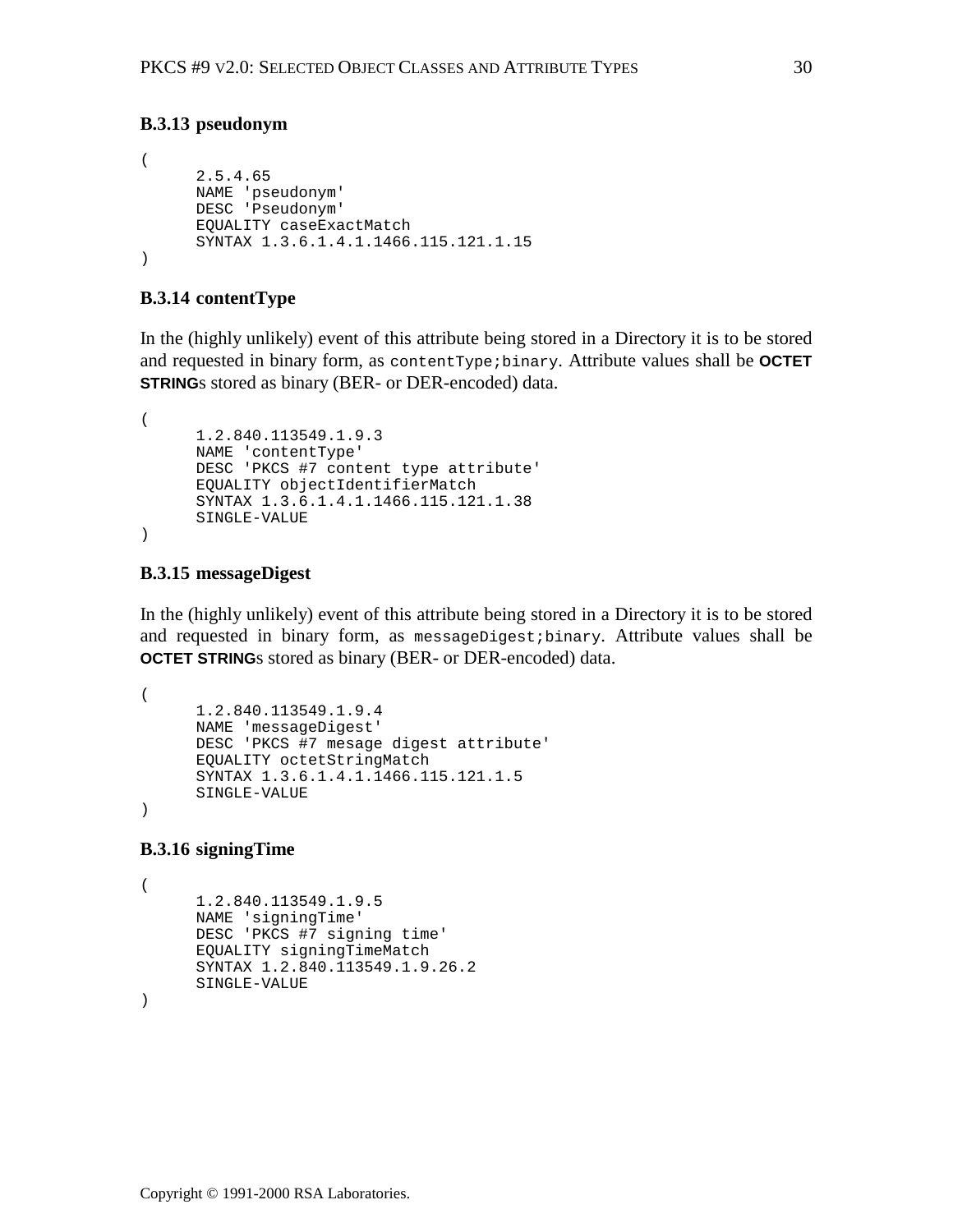### <span id="page-30-0"></span>**B.3.17 counterSignature**

In the (highly unlikely) event that this attribute is to be stored in a directory, it is to be stored and requested in binary form, as countersignature; binary. Attribute values shall be stored as binary (BER- or DER-encoded) data.

```
(
     1.2.840.113549.1.9.6
     NAME 'counterSignature'
     DESC 'PKCS #7 countersignature'
     SYNTAX 1.3.6.1.4.1.1466.115.121.1.5
)
```
### **B.3.18 challengePassword**

```
(
     1.2.840.113549.1.9.7
     NAME 'challengePassword'
     DESC 'Challenge password for certificate revocations'
     EQUALITY caseExactMatch
     SYNTAX 1.3.6.1.4.1.1466.115.121.1.15
     SINGLE-VALUE
)
```
Note – It is not recommended to store unprotected values of this attribute in a directory.

### **B.4 Matching rules**

### **B.4.1 pkcs9CaseIgnoreMatch**

```
(
     1.2.840.113549.1.9.27.1
     NAME 'pkcs9CaseIgnoreMatch'
     SYNTAX 1.2.840.113549.1.9.26.1
)
```
### **B.4.2 signingTimeMatch**

```
(
     1.2.840.113549.1.9.27.3
     NAME 'signingTimeMatch'
     SYNTAX 1.2.840.113549.1.9.26.2
)
```
# **C. Intellectual property considerations**

RSA Security makes no patent claims on the general constructions described in this document, although specific underlying techniques may be covered.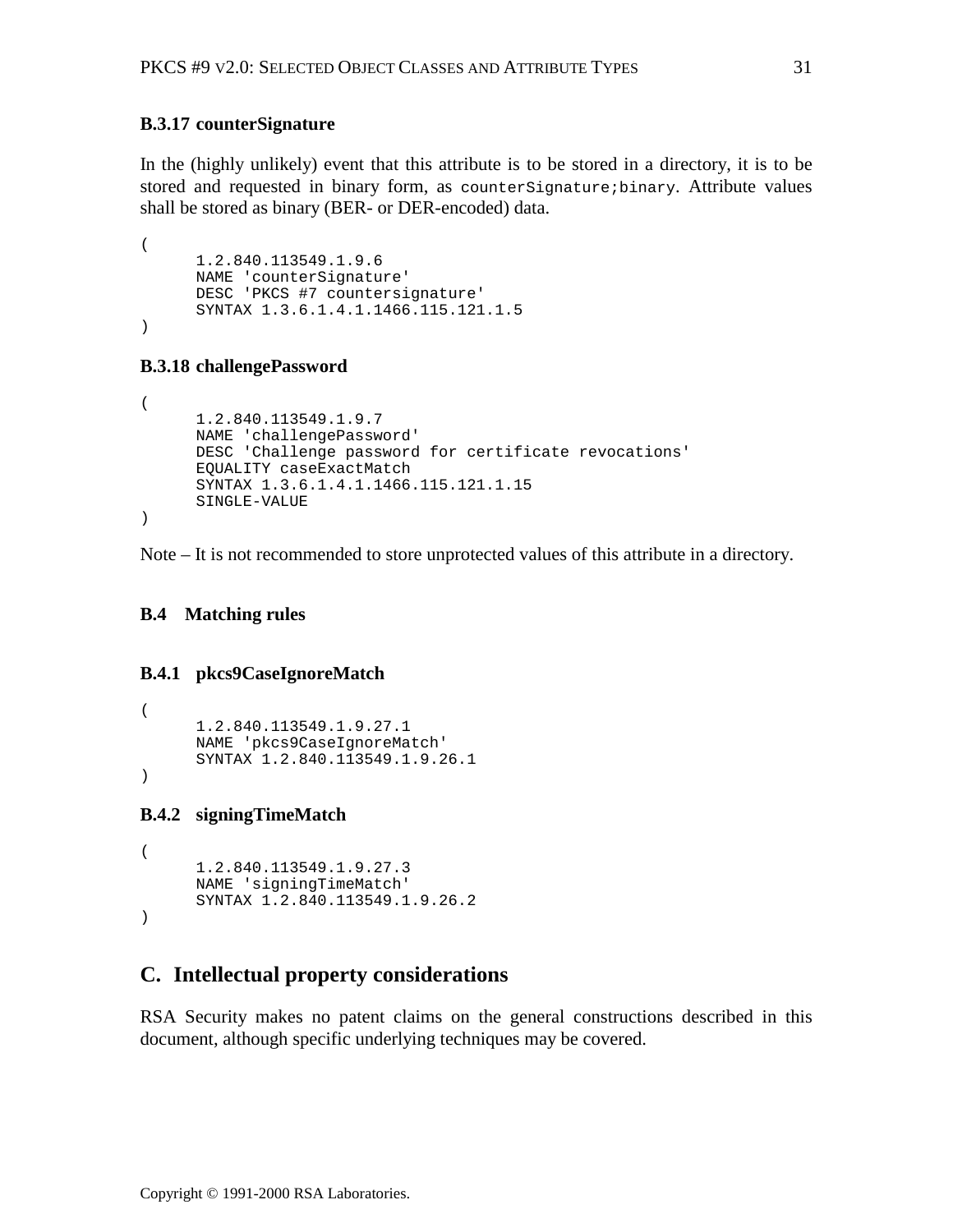<span id="page-31-0"></span>License to copy this document is granted provided that it is identified as "RSA Security Inc. Public-Key Cryptography Standards (PKCS)" in all material mentioning or referencing this document.

RSA Security makes no representations regarding intellectual property claims by other parties. Such determination is the responsibility of the user.

# **D. Revision history**

# **Version 1.0**

Version 1.0 was part of the June 3, 1991 initial public release of PKCS. Version 1.0 was also published as NIST/OSI Implementors' Workshop document SEC-SIG-91-24.

# **Version 1.1**

Version 1.1 incorporated several editorial changes, including updates to the references and the addition of a revision history. The following substantive changes were made:

- Section 6: **challengePassword**, **unstructuredAddress**, and **extendedCertificateAttributes** attribute types were added
- Section 7: **challengePassword**, **unstructuredAddress**, and **extendedCertificateAttributes** object identifiers were added

# **Version 2.0**

Version 2.0 incorporates several editorial changes as well. In addition, the following substantive changes have been made:

- Addition of a Section defining two new auxiliary object classes, **pkcsEntity** and **naturalPerson**
- Addition of several new attribute types and matching rules for use in conjunction with these object classes and elsewhere
- Update of all ASN.1 to be in line with the 1997 version of this syntax
- Addition a "compilable" ASN.1 module
- Addition, in accordance with [\[21\],](#page-33-0) an ABNF description of all attributes and object classes
- Addition of an intellectual property considerations section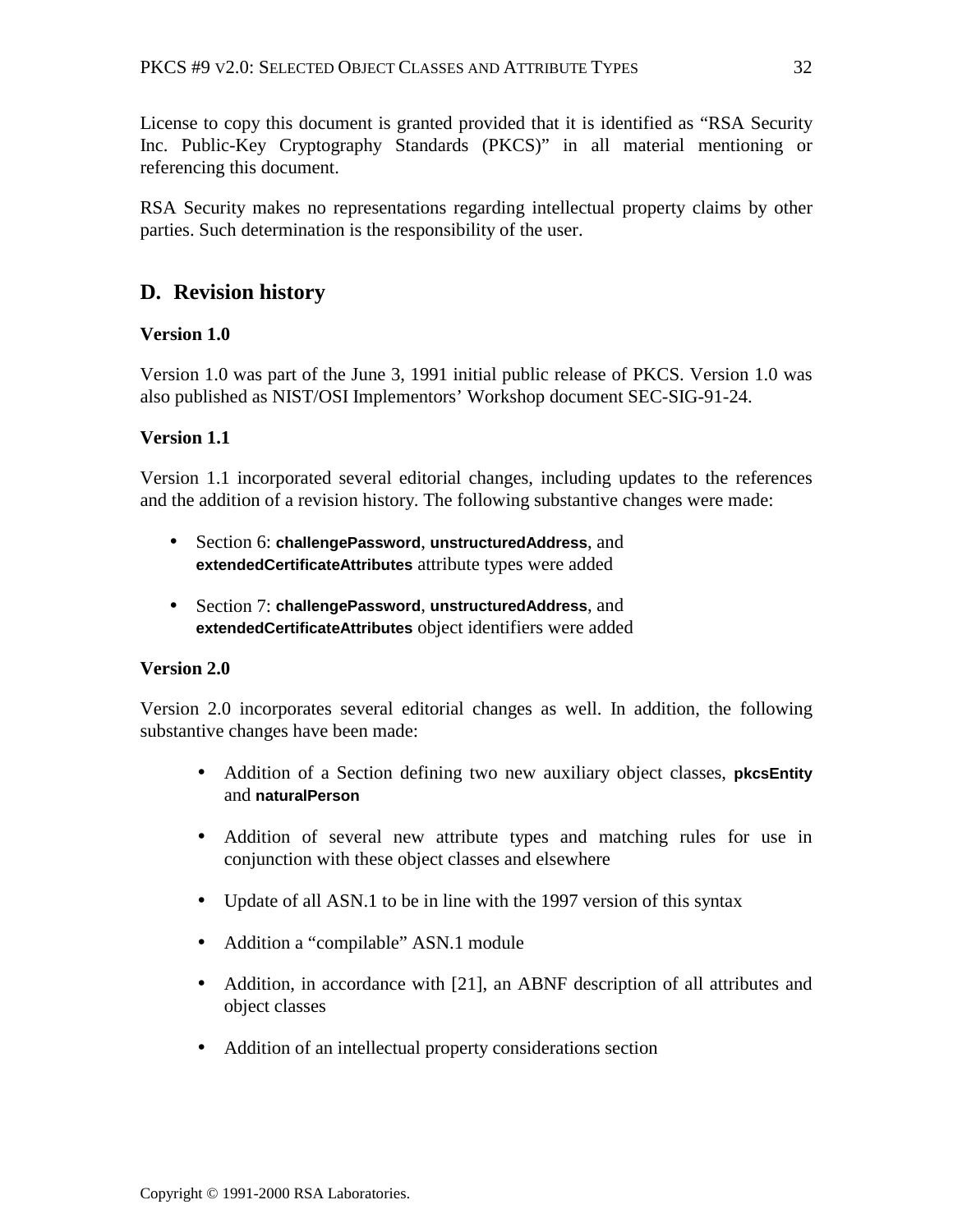### <span id="page-32-0"></span>**E. References**

- [1] S. Bradner*. RFC 2119: Key words for use in RFCs to Indicate Requirement Levels*. IETF, March 1997.
- [2] D. Crocker, P. Overell. *RFC 2234: Augmented BNF for Syntax Specifications: ABNF*. IETF, November 1997.
- [3] R. Housley. *RFC 2630: Cryptographic Message Syntax CMS*. IETF, June 1999.
- [4] *ISO/IEC 3166-1:Codes for the representation of names of countries and their subdivisions – Part 1: Country codes*. 1997.
- [5] *ISO/IEC 8824-1:1999: Information technology Abstract Syntax Notation One (ASN.1) — Specification of basic notation.*1999.
- [6] *ISO/IEC 8825-1:1999: Information technology ASN.1 Encoding Rules: Specification of Basic Encoding Rules (BER), Canonical Encoding Rules (CER) and Distinguished Encoding Rules (DER)*. 1999.
- [7] *ISO/IEC 9594-2:1997: Information technology Open Systems Interconnection – The Directory: Models*. 1997.
- [8] *ISO/IEC 9594*-6:1997: *Information technology Open Systems Interconnection – The Directory: Selected attribute types*. 1997.
- [9] *ISO/IEC 9594-7:1997: Information technology Open Systems Interconnection – The Directory: Selected object classes*. 1997.
- [10] *ISO/IEC 9594-8:1997: Information technology Open Systems Interconnection – The Directory: Authentication framework*. 1997.
- [11] *ISO/IEC 10646-1: Information Technology Universal Multiple-Octet Coded Character Set (UCS) – Part 1: Architecture and Basic Multilingual Plane*. 1993.
- [12] B. Ramsdell. *RFC 2633*: *S/MIME Version 3 Message Specification*. IETF, June 1999.
- [13] RSA Laboratories. *PKCS #6: Extended-Certificate Syntax Standard*. Version 1.5, November 1993.
- [14] RSA Laboratories. *PKCS #7: Cryptographic Message Syntax Standard*. Version 1.5, November 1993.
- [15] RSA Laboratories. *PKCS #8: Private-Key Information Syntax Standard*. Version 1.2, November 1993.